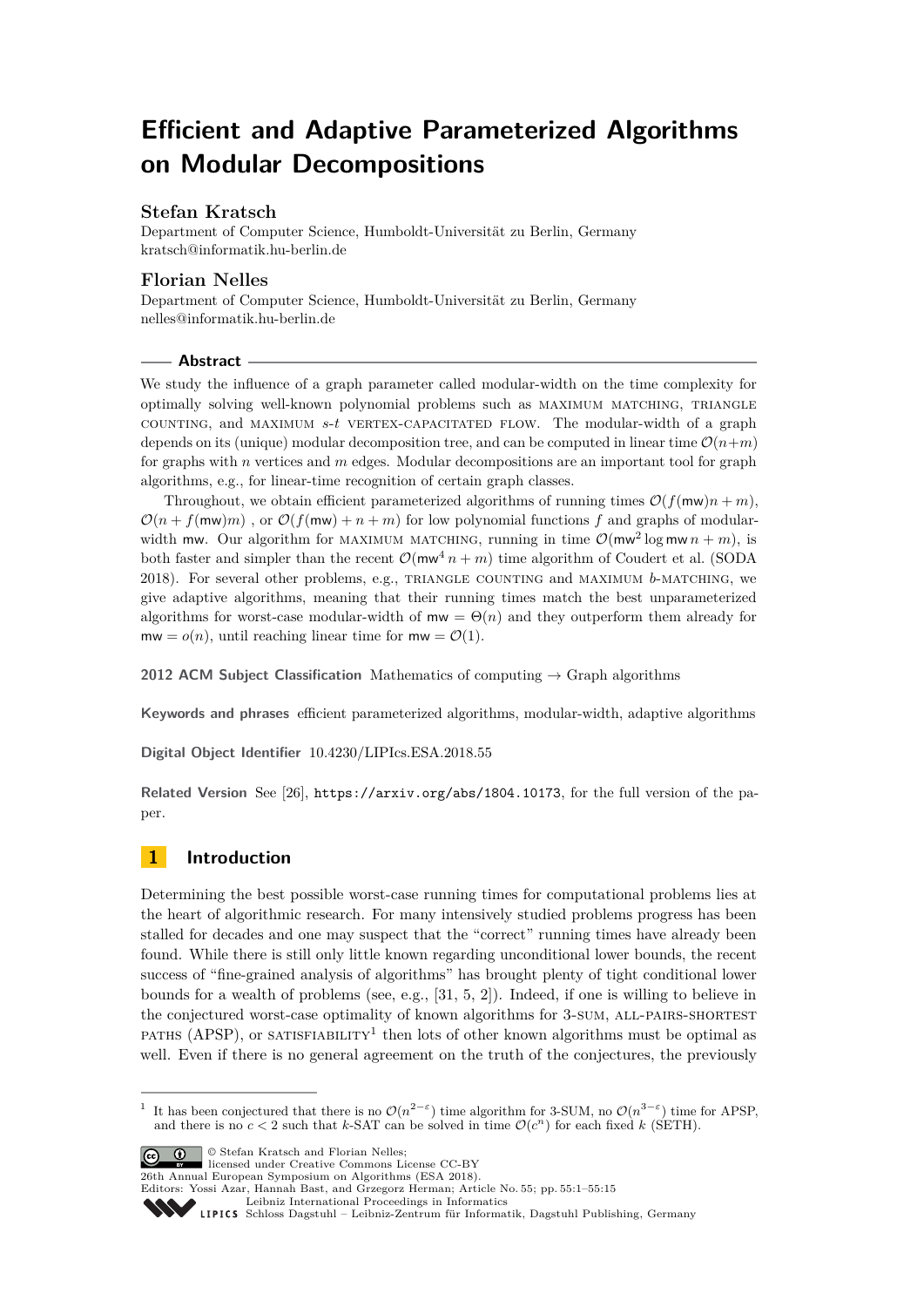#### **55:2 Efficient and Adaptive Parameterized Algorithms on Modular Decompositions**

stalled work can now be focused on beating the best known times for just those problems rather than for a multitude of problems. Complementary to the quest for refuting conjectures and beating long-standing fastest algorithms, what should we do if the conjectures and implied lower bounds are true (or if we simply fail to disprove them)? Certainly, quadratic or cubic time is often too slow, even long before entering the realm of big data. Apart from heuristics and approximate algorithms, a possible solution lies in taking advantage of structure in the input and deriving worst-case running times that depend on parameters that quantify this structure. Consider for example the longest common subsequence problem, where a breakthrough result [\[1,](#page-12-2) [6\]](#page-12-3) proved that there is no  $\mathcal{O}(n^{2-\epsilon})$  time algorithm for any  $\varepsilon > 0$  unless SATISFIABILITY can be solved in  $\mathcal{O}((2-\varepsilon')^n)$  time for some  $\varepsilon' > 0$  and SETH fails. Long before this result, algorithms were discovered that run much faster than  $\mathcal{O}(n^2)$  time when certain parameters are small (cf. [\[7\]](#page-12-4)); curiously, a very recent result of Bringmann and Künnemann [\[7\]](#page-12-4) shows that these are optimal modulo SETH (while giving one new optimal algorithm for binary alphabets). Similarly, for the task of sorting an array of *n* items, there is the (unconditional) lower bound of  $\Omega(n \log n)$  for comparison-based sorting, which is matched by well-known sorting algorithms. The goal in the area of adaptive sorting is to find algorithms that are adaptive to presortedness (a.k.a., input structure) with very low running times for almost sorted inputs while maintaining competitive running times as disorder increases (cf. [\[12\]](#page-12-5)).

The success of fine-grained analysis has rekindled the interest in outperforming (possibly optimal) worst-case running times by tailoring algorithms to benefit from input structure. This fits naturally into the framework of parameterized complexity where running times are expressed in terms of input size and one or more problem-specific parameters. Usually, this is aimed at NP-hard problems and a key goal is to obtain *fixed-parameter tractable* (FPT) algorithms that run in time  $f(k)n^c$  where  $f(k)$  is a (usually exponential) function of the parameter and *n <sup>c</sup>* denotes a fixed polynomial in the input size *n*. Recent work of Giannopoulou et al. [\[19\]](#page-13-1) has initiated a programmatic study of what they called "FPT in P", i.e., efficient parameterized algorithms for tractable problems. Here, they propose to seek running time  $\mathcal{O}(k^{\alpha}n^{\beta})$  when the best dependence on input size alone is  $\mathcal{O}(n^{\gamma})$  for  $\gamma > \beta$ ; in particular, algorithms with linear dependence on the input size are sought, i.e., time  $\mathcal{O}(k^{\alpha}n)$ . Giannopoulou et al. suggest that maximum matching could become a focal point of study, similar to the related NP-hard VERTEX COVER problem in parameterized complexity.

There have been several recent publications that fit into the FPT in P program [\[14,](#page-12-6) [28,](#page-13-2) [4,](#page-12-7) [13,](#page-12-8) [24\]](#page-13-3). Several works focus on the *treewidth* parameter, which is of core importance in parameterized complexity [\[14,](#page-12-6) [23\]](#page-13-4). In particular, Fomin et al. [\[14\]](#page-12-6) obtained algorithms that depend polynomially on input size *n* and treewidth tw to solve a number of problems related to determinants and systems of linear inequalities; e.g., they can solve maximum matching in time  $\mathcal{O}(\text{tw}^3 n \log n)$  and vertex flow with unit capacities in time  $\mathcal{O}(\text{tw}^2 n \log n)$ . (A small caveat of treewidth in this context is that it is NP-hard to compute so one has to resort to an approximation with polynomial blow-up in the treewidth.) Iwata et al. [\[24\]](#page-13-3) studied the related parameter *tree-depth* and, among other results, showed how to solve maximum MATCHING in time  $\mathcal{O}(\text{td } m)$  on graphs of tree-depth td. Very recently, Coudert et al. [\[8\]](#page-12-9) studied another tree-width related parameter called *clique-width* as well as several related parameters such as modular-width and split-width; they obtain upper and lower bounds for a variety of problems. Their main result is an algorithm for maximum matching that runs in  $\mathcal{O}(\mathsf{mw}^4 n + m)$  time, where mw stands for the modular-width of the input graph. Note that modular-width and the modular decomposition of a graph can be computed in linear time  $\mathcal{O}(n+m)$ ; the modular-width is an upper bound for the (NP-hard) clique-width but it is itself unbounded already on graphs of constant clique-width.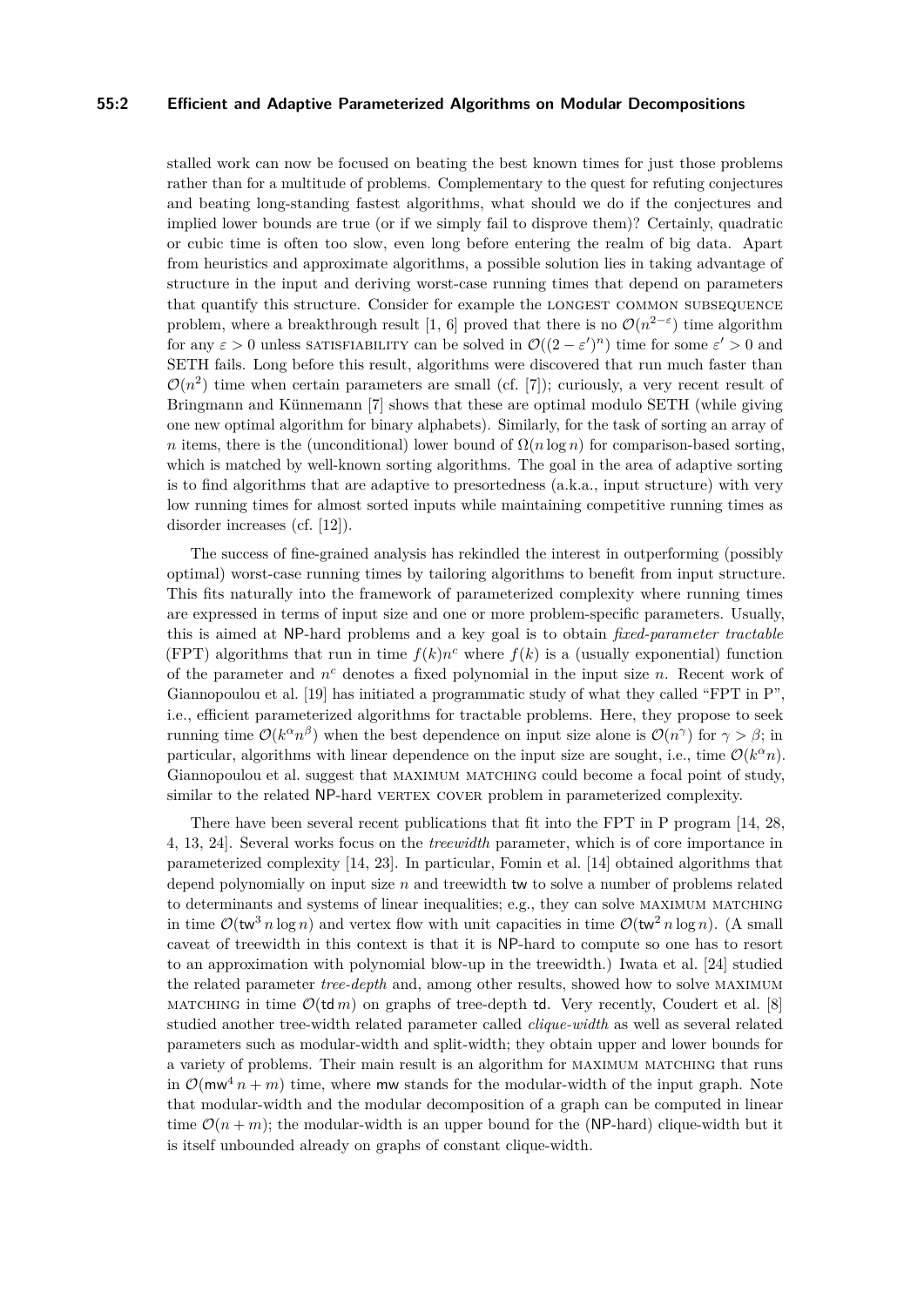<span id="page-2-1"></span>**Table 1** Overview about our results. We denote with *n* and *m* the number of vertices and edges, mw denotes the modular-width of the input graph, and  $\lambda$  denotes the edge-connectivity of the graph (which is upper-bounded by the minimum degree  $\delta$ , so  $\lambda \leq \delta \leq 2m/n$ . The previous best result for MAXIMUM MATCHING, parameterized by modular-width mw, was  $\mathcal{O}(m\omega^4 n + m)$  [\[8\]](#page-12-9).

| Problem                            | Best unparameterized                                                    | Our result                                                           |
|------------------------------------|-------------------------------------------------------------------------|----------------------------------------------------------------------|
| MAXIMUM MATCHING                   | $\mathcal{O}(m\sqrt{n})$ [29]                                           | $\mathcal{O}(\text{mw}^2 \log \text{mw } n + m)$                     |
| MAXIMUM $b$ -MATCHING <sup>2</sup> | $\mathcal{O}((n \log n) \cdot (m + n \log n))$ [16]                     | $\overline{\mathcal{O}}$ (mw <sup>2</sup> log mw $n + m$ ) or        |
|                                    |                                                                         | $\mathcal{O}((\mathsf{mw}\log\mathsf{mw})\cdot(m+n\log\mathsf{mw}))$ |
| TRIANGLE COUNTING                  | $\mathcal{O}(n^{\omega})$ [32] or                                       | $\mathcal{O}(\mathsf{mw}^{\omega-1}n+m)$                             |
|                                    | $\mathcal{O}(m^{\frac{2\omega}{\omega+1}}) = \mathcal{O}(m^{1.41})$ [3] |                                                                      |
| EDGE-DISJOINT $s-t$ PATHS          | $\overline{\mathcal{O}(n^{\frac{3}{2}}m^{\frac{1}{2}})}$ [20]           | $\mathcal{O}(\text{mw}^3 + n + m)$                                   |
| <b>GLOBAL MIN CUT</b>              | $\mathcal{O}(m + \lambda^2 n \log(n/\lambda))$ [15]                     | $\mathcal{O}(\text{mw}^3 + n + m)$                                   |
| MAX $s$ -t VERTEX FLOW             | $\mathcal{O}(nm)$ [30]                                                  | $\mathcal{O}(\text{mw}^3 + n + m)$                                   |
| GLOBAL VERTEX MIN CUT              | $\mathcal{O}(n^3 \log n)$ [22]                                          | $\mathcal{O}(\text{mw}^2 \log \text{mw} n + m)$                      |

**Our work.** We further explore the algorithmic applications of modular-width for wellstudied tractable problems. See Table [1](#page-2-1) for an overview of our results. First, we improve the running time for MAXIMUM MATCHING from  $\mathcal{O}(\text{mw}^4 n + m)$  to  $\mathcal{O}(\text{mw}^2 \log \text{mw} n + m)$ . We follow the same natural recursive approach as in previous work, i.e., computing optimal solutions in a bottom-up fashion on the modular decomposition tree. Unlike Coudert et al. [\[8\]](#page-12-9), however, we do not seek to use the structure of modules to speed up the computation of augmenting paths, starting from an union of maximum matchings for the child modules. Instead, we simplify the current graph, while retaining the same maximum matching size, such that the found solutions can be encoded into vertex capacities in a graph with at most 3 mw vertices. This allows us to forget the matchings for the modules and instead of augmenting paths it suffices to find a maximum *b*-matching subject to vertex capacities; using an  $\mathcal{O}(\min\{b(V), n \log n\} \cdot (m + n \log n)) = \mathcal{O}(n^3 \log n)$  time algorithm due to Gabow [\[16\]](#page-13-6) then yields the claimed running time.[3](#page-2-2)

Our algorithm for maximum matching easily generalizes to computing maximum *b*matchings in the same time  $\mathcal{O}(\text{mw}^2 \log \text{mw} \, n + m)$ . By a different summation of the running time, one can also bound the time by  $\mathcal{O}((m w \log m w) \cdot (m + n \log m w))$ . For large total capacity  $b(V)$ , Gabow's algorithm runs in time  $\mathcal{O}((n \log n) \cdot (m + n \log n))$ , which matches our running time for graphs with worst-case modular-width of  $mw = \Theta(n)$ .

Thus, when capacities are large, our algorithm interpolates smoothly between linear time  $\mathcal{O}(n+m)$  for  $m\mathbf{w} = \mathcal{O}(1)$  and the running time of the best unparameterized algorithm for  $mw = \Theta(n)$ ; i.e., it is an *adaptive algorithm* and already  $mw = o(n)$  gives an improved running time. Such adaptive algorithms (for other problems and parameter) were also considered by Iwata et al. [\[24\]](#page-13-3). For MAXIMUM MATCHING, the comparison with the  $\mathcal{O}(m\sqrt{n})$ time algorithm of Micali and Vazirani [\[29\]](#page-13-5) is of course less favorable, but still yields a fairly large regime for mw where we get a faster algorithm.

We next study TRIANGLE COUNTING where, given a graph  $G = (V, E)$ , we need to determine the number of triangles in *G*. The fastest known algorithm in terms of *n* relies on fast matrix multiplication and runs in  $\mathcal{O}(n^{\omega})$  time [\[32\]](#page-14-2) where  $\omega$  is the matrix multiplication

<span id="page-2-0"></span><sup>&</sup>lt;sup>2</sup> For  $b(V) \ge n \log n$ 

<span id="page-2-2"></span><sup>&</sup>lt;sup>3</sup> The obvious upper bound of  $\mathcal{O}(\text{mw}^3 \log \text{mw} \, n + m)$  of applying Gabow's algorithm on each prime node can be improved by a slightly more careful summation; the same applies in the other results.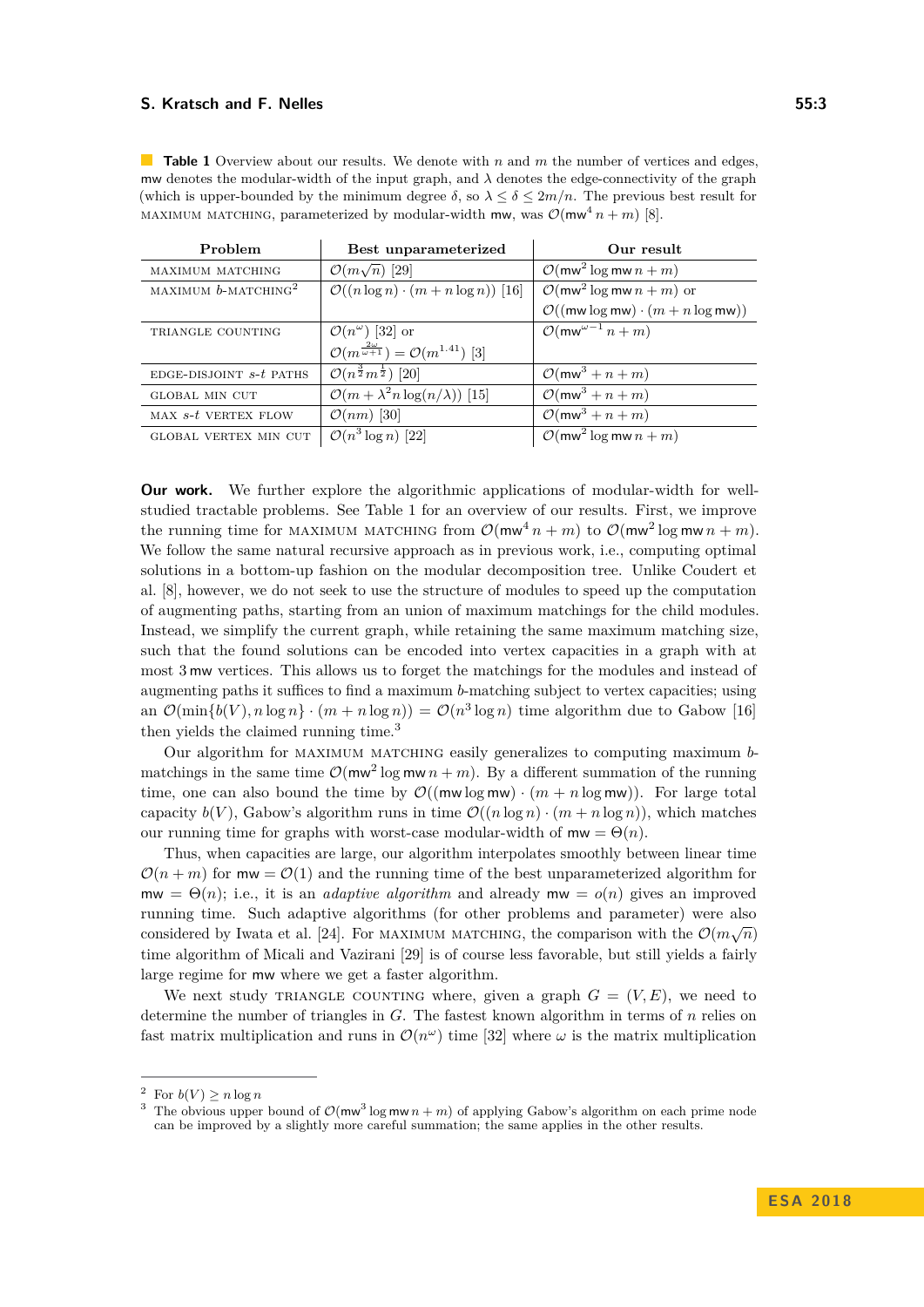#### **55:4 Efficient and Adaptive Parameterized Algorithms on Modular Decompositions**

exponent.<sup>[4](#page-3-0)</sup> We present an algorithm that runs in  $\mathcal{O}(\mathsf{mw}^{\omega-1} n + m)$  time. Again, our running time smoothly interpolates between linear time  $\mathcal{O}(n+m)$  for  $mw = \mathcal{O}(1)$  and the best unparameterized time for  $mw = \Theta(n)$ , making it adaptive for sufficiently dense graphs; else, the  $\mathcal{O}(m^{\frac{2\omega}{\omega+1}}) = \mathcal{O}(m^{1.41})$  time algorithm of Alon et al. [\[3\]](#page-12-10) is faster. Coudert et al. [\[8\]](#page-12-9) obtained time  $\mathcal{O}(\mathsf{cw}^2(n+m))$  where  $\mathsf{cw}$  is the clique-width of *G*; this is incomparable with our result because clique-width is a smaller parameter ( $cw < mv$  and there are graphs with  $cw = \mathcal{O}(1)$  but  $mw = \Theta(n)$ ) but (so far) allows a worse time.

Finally, we turn to problems related to edge- and vertex-disjoint paths. Due to space restrictions the discussion of those problems are deferred to the full version [\[26\]](#page-13-0). Our results for the vertex-disjoint paths generalize to vertex-capacitated flows and global min cuts; it is easy to see that there is little use for modular-width for most edge-weighted/capacitated problems because it suffices to solve them on cliques, which have modular-width equal to two (see also Section [5\)](#page-11-0). Note that standard transformations between different variants of path- and flow-type problems do not apply here because they affect the modular-width of the graph. We obtain the following running times: MAXIMUM  $s$ - $t$  VERTEX-CAPACITATED FLOW in  $\mathcal{O}(\text{mw}^3 + n + m)$  time; GLOBAL VERTEX-CAPACITATED MIN CUT in  $\mathcal{O}(\text{mw}^2 \log \text{mw } n + m)$ time; EDGE-DISJOINT *s*-*t* PATHS in  $\mathcal{O}(\text{mw}^3 + n + m)$  time; and UNWEIGHTED GLOBAL MIN cut in  $\mathcal{O}(m\omega^3 + n + m)$  time. The running times for flows/paths are linear in the graph size and only have an additive contribution in terms of the modular-width, because at most one involved computation (on a prime node) is needed. These also give rise to linear-time kernelization-like algorithms that return an equivalent instance of size *poly*(mw), which is the one instance that one would run some other algorithm on (i.e., the only source of non-linear time). Such results (for other problems) have also been observed by Coudert et al. [\[8\]](#page-12-9). It is easy to see that *any* algorithm of running time  $\mathcal{O}(f(k) + n + m)$ , for some parameter *k*, implies a linear-time kernelization: Run the algorithm for  $c(n + m)$  steps, for sufficiently large  $c$  relative to hidden constants in  $\mathcal{O}$ ; it either terminates and returns the correct answer or allows the conclusion that  $n + m < f(k)$ , i.e., the input instance itself is the kernel. Again, as done for maximum *b*-matching, one can obtain different bounds for the running time by slightly different summations. For example, the running time for maximum *s*-*t* VERTEX-CAPACITATED FLOW can also be bounded by  $\mathcal{O}(m w m + n)$ , meaning that the algorithm is never worse than the optimal unparameterized algorithm and outperforms it already for  $m w = o(n)$ .

To summarize, we obtain several results that fit into the recent FPT in P program (and the much older programs of adaptive algorithms and faster algorithms for restricted settings), i.e., efficient parameterized algorithms with running times  $\mathcal{O}(poly(mw)(n+m))$  or  $\mathcal{O}(poly(mw) + m + n)$ . All running times are linear for  $mw = \mathcal{O}(1)$  and several algorithms are adaptive so that they match the best known algorithm for  $mw = \Theta(n)$  and outperform it already when  $mw = o(n)$ , possibly only for sufficiently dense graphs. Of course, we use the best algorithms as black boxes so the message is that throughout there is little to no overhead even in the worst case for using a modular decomposition-based approach and getting savings in running time already for large (but not worst-case) modular-width.

**Related work.** TRIANGLE COUNTING is solvable in time  $\mathcal{O}(n^{\omega})$  using fast matrix multiplica-tion [\[3\]](#page-12-10), and even for the simpler TRIANGLE DETECTION problem, where only (non-)existence of a single triangle needs to be reported, it has been conjectured that there is no  $\mathcal{O}(n^{\omega-\epsilon})$ 

<span id="page-3-0"></span><sup>&</sup>lt;sup>4</sup> It is known that  $2 \leq \omega < 2.3728639$  due to Le Gall [\[17\]](#page-13-11). By definition of  $\omega$  the running time is in fact  $\mathcal{O}(n^{\omega+o(1)})$ ; adopting a common abuse of notation we use exponent  $\omega$  for brevity.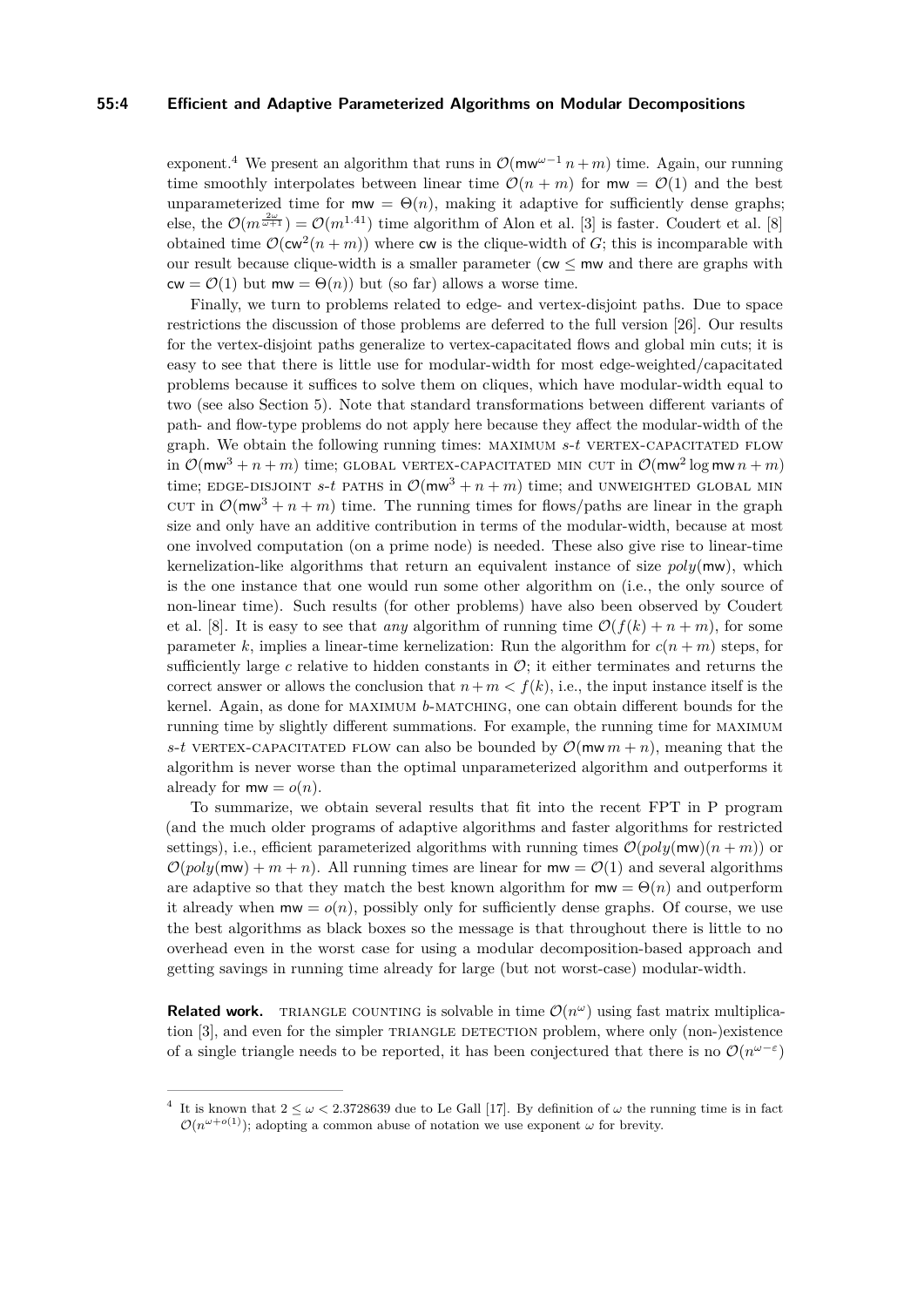time and no combinatorial  $\mathcal{O}(n^{3-\epsilon})$  time algorithm. The fastest known algorithm for counting triangles in sparse graphs is the AYZ algorithm due to Alon, Yuster, and Zwick [\[3\]](#page-12-10), which runs in time  $\mathcal{O}(m^{\frac{2\omega}{\omega+1}})$  ( $\mathcal{O}(m^{1.41})$  for  $\omega < 2.373$ ). Coudert et al. [\[8\]](#page-12-9) gave a faster algorithm for graphs of bounded clique-width cw, running in time  $\mathcal{O}(\text{cw}^2(n+m))$ . Bentert et al. [\[4\]](#page-12-7) have studied TRIANGLE ENUMERATION under various parameters including feedback edge number, distance to d-degenerate graphs, and clique-width. The latter one outputs all triangles in time  $\mathcal{O}(\mathsf{cw}^2 n + n^2 + \#T)$  where  $\#T$  denotes the number of triangles in *G*.

The currently best maximum flow algorithm is due to Orlin [\[30\]](#page-13-9) and runs in time  $\mathcal{O}(nm)$ . Using a flow algorithm, one can determine the number of edge- or vertex-disjoint *s*-*t* paths in a graph, but in the unweighted case one can do slightly better, e.g., computing the number of edge-disjoint paths in an undirected graph can be done in time  $\mathcal{O}(n^{\frac{3}{2}}m^{\frac{1}{2}})$  using an algorithm due to Goldberg and Rao [\[20\]](#page-13-7). Finding a global minimum edge cut with weights on the edges in an undirected graph can be done in time  $\mathcal{O}(nm + n^2 \log n)$  due to Stoer and Wagner [\[33\]](#page-14-3). The unweighted variant can be solved in time  $\mathcal{O}(m + \lambda^2 n \log(n/\lambda))$  by Gabow [\[15\]](#page-13-8), where  $\lambda$ denotes the edge-connectivity of the graph (which is upper-bounded by the minimum degree *δ*, so  $λ ≤ δ ≤ 2m/n$ . There is also a randomized algorithm with running time  $O(m \log^3 n)$ due to Karger [\[25\]](#page-13-12).

The notion of a modular decomposition was first introduced by Gallai [\[18\]](#page-13-13) for recognizing comparability graphs. The first linear time algorithm to compute a modular decomposition was independently developed by McConnell and Spinrad [\[27\]](#page-13-14) and Cournier and Habib [\[9\]](#page-12-11). Tedder et al. [\[34\]](#page-14-4) later gave a new and much simpler linear-time algorithm.

**Organization.** In Section [2](#page-4-0) we briefly introduce basic notation, define the modular decomposition tree, and define modular-width. Then, in Section [3,](#page-5-0) we consider the problem maximum matching and the generalization to maximum *b*-matching. In Section [4,](#page-9-0) we study the problem TRIANGLE COUNTING. Due to space restrictions, the remaining results for edge/vertex-disjoint paths, flows, and cuts can be found in the full version [\[26\]](#page-13-0). We conclude in Section [5.](#page-11-0)

## <span id="page-4-0"></span>**2 Preliminaries**

We use standard graph notation [\[10\]](#page-12-12). An *s*-*t* vertex-capacitated flow in a graph  $G = (V, E)$ with vertex capacities  $c: V \to \mathbb{R}$  is a weighted collection of s-t paths in G such that the total weight of paths including any vertex  $v \in V \setminus \{s, t\}$  is at most the capacity  $c(v)$ . (Equivalently, one may define this as a function  $f: E(\overrightarrow{G}) \to \mathbb{R}$  where  $\overleftrightarrow{G} = (V, A)$  with  $A = \{(u, v), (v, u) \mid \{u, v\} \in E\}$  that has flow-conservation at each  $v \in V \setminus \{s, t\}$  and with  $\sum_{(u,v)\in\delta_{\overrightarrow{G}}(v)} f((u,v)) \leq c(v)$  for all  $v \in V \setminus \{s,t\}$ , where  $\delta_{\overrightarrow{G}}(v)$  is the set of arcs with end in *v*.) The value of such a flow, denoted by  $|f|$ , is the total weight over all the *s*-*t* paths (equivalently,  $\sum_{(v,t)\in\delta_{\overleftrightarrow{G}}(t)} f(v,t)$ ). For unit capacities  $c \equiv 1$  this is equivalent to a maximum collection of vertex-disjoint *s*-*t* paths.

We say that two sets *A* and *B overlap* if  $A \cap B \neq \emptyset$ ,  $A \setminus B \neq \emptyset$ , and  $B \setminus A \neq \emptyset$  and let  $[n] = \{1, 2, ..., n\}$  for any  $n \in \mathbb{N}$ .

**Modular Decomposition.** Let  $G = (V, E)$  be a graph. A *module* is a vertex set  $M \subseteq V$ such that all vertices in *M* have the same neighborhood in  $V \setminus M$ . In other words,  $M \subseteq N(x)$ or  $M \cap N(x) = \emptyset$  for every vertex  $x \in V \setminus M$ . Clearly,  $\emptyset$ ,  $V$ , and  $\{v\}$  for every  $v \in V$  are modules of *G*; these are called *trivial modules*. If a graph only admits trivial modules, we call *G* prime. Consider a partition  $P = \{M_1, M_2, \ldots, M_\ell\}$  of the vertices of *G* into modules where  $\ell \geq 2$ , called *modular partition*. If there is  $v \in M_i$  and  $u \in M_j$  with  $\{u, v\} \in E$ , then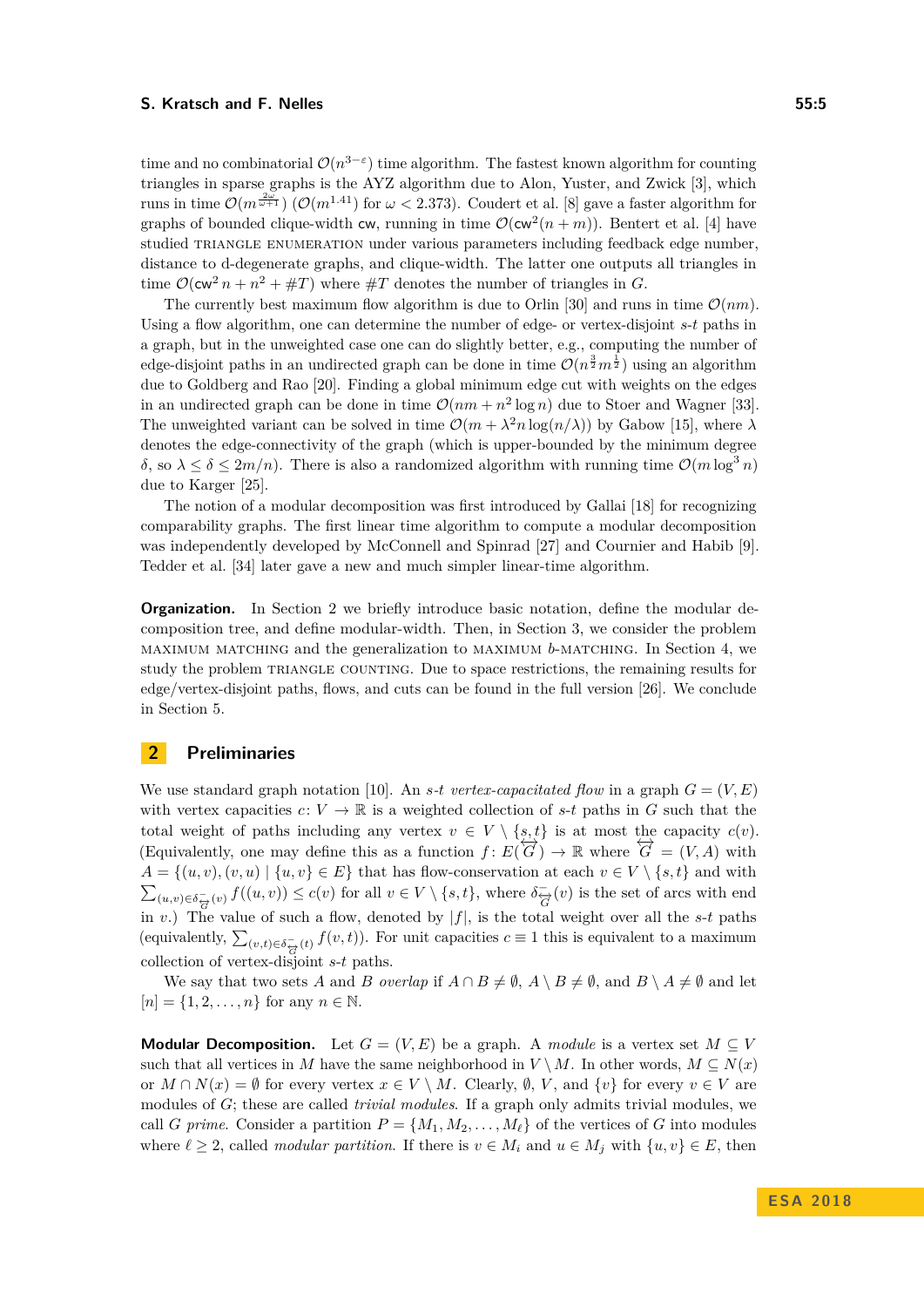#### **55:6 Efficient and Adaptive Parameterized Algorithms on Modular Decompositions**

any vertex in  $M_i$  is adjacent to every vertex in  $M_j$ . In this case, we can call two modules  $M_i$ and *M<sup>j</sup>* of *P adjacent*, and *non-adjacent* otherwise.

**Definition 1.** Let  $P = \{M_1, M_2, \ldots, M_\ell\}$  be a modular partition of a graph  $G = (V, E)$ . The *quotient graph*  $G_{/P} = (\{q_{M_1}, q_{M_2}, \ldots, q_{M_\ell}\}, E_P)$  is the graph whose vertices are in a one-to-one correspondence to the modules in *P*. Two vertices  $q_{M_i}, q_{M_j}$  of  $G_{/P}$  are adjacent if and only if the corresponding modules  $M_i$  and  $M_j$  are adjacent (with adjacency as above).

If  $P = \{M_1, M_2, \ldots, M_\ell\}$  is a modular partition of a graph *G*, then the quotient graph  $G_{\ell}$  is a compact representation of the edges with endpoint in different modules. Together with all subgraphs  $G[M_i]$ , with  $i \in [\ell]$ , we can reconstruct *G*. Each subgraph  $G[M_i]$  is called a *factor*. Instead of specifying the factors, one can recursively decompose them as well until one reaches trivial modules  $\{v\}$ . To make the decomposition unique, one considers modular partitions consisting of strong modules. A module of a graph *G* is called a *strong* module, if it does not overlap with any other module of *G*. One can represent all strong modules of a graph *G* by an inclusion tree *MD*(*G*). Each strong module *M* in *G* corresponds to a vertex *v<sub>M</sub>* in  $MD(G)$ . A vertex *v<sub>A</sub>* is an an ancestor of *v<sub>B</sub>* in  $MD(G)$  if and only if  $B \subseteq A$  for the corresponding strong modules  $A$  and  $B$  of  $G$ . Hence, the root node of  $MD(G)$  corresponds always to the complete vertex set  $V$  of  $G$  and every leaf of  $MD(G)$  corresponds a singleton set  $\{v\}$  with  $v \in V$ . Consider an internal node  $v_M$  of  $MD(G)$  with the set of children  $\{v_{M_1}, \ldots, v_{M_\ell}\},$  i.e.,  $v_M$  corresponds to a strong module *M* of *G* and  $P = \{M_1, \ldots, M_\ell\}$  is a modular partition of  $G[M]$  into strong modules where  $M_i$  is the corresponding module of  $v_{M_i}$ , with  $i \in [\ell]$ . There are three types of internal nodes in  $MD(G)$ . A node  $v_M$  in  $MD(G)$ is *degenerate*, if for any non-empty subset of the children of  $v_M$  in  $MD(G)$ , the union of the corresponding modules induces a (not necessarily strong) module. In this case the quotient graph  $G[M]_{/P}$  is either a clique or an independent set. In the former case one calls  $v_M$  a *series* node, in the later a *parallel* node. Another case are so called *prime* nodes. Here, for no proper subset of the children of *vM*, the union of the corresponding modules induces a module. In this case the quotient graph of  $v_M$  is prime. Gallai showed there are no further nodes in  $MD(G)$ .

- <span id="page-5-1"></span> $\blacktriangleright$  **Theorem 2** ([\[18\]](#page-13-13)). For any graph  $G = (V, E)$  one of the three conditions is satisfied:
- *G is not connected,*
- $\overline{a}$ *G is not connected,*
- $G$  *and*  $\overline{G}$  *are connected and the quotient graph*  $G_{/P}$ *, where*  $P$  *is the maximal modular partition of G, is a prime graph.*

Theorem [2](#page-5-1) implies that *MD*(*G*) is unique. The tree *MD*(*G*) is called the *modular decomposition tree* and the *modular-width*, denoted by  $mw = mw(G)$ , is the minimum  $k \geq 2$ such that any prime node in  $MD(G)$  has at most *k* children. Since every node in  $MD(G)$ has at least two children and there are exactly *n* leaves,  $MD(G)$  has at most  $2n - 1$  nodes. It is known that  $MD(G)$  can be computed in time  $\mathcal{O}(n+m)$  [\[34\]](#page-14-4). We refer to a survey of Habib and Paul [\[21\]](#page-13-15) for more information.

## <span id="page-5-0"></span>**3 Maximum Matching**

In the MAXIMUM MATCHING problem we are given a graph  $G = (V, E)$  and need to find a maximum set  $X \subseteq E$  of pairwise disjoint edges. The size of a maximum matching of a graph *G* is denoted by  $\mu(G)$ . Edmond [\[11\]](#page-12-13) was the first to give a polynomial-time algorithm for this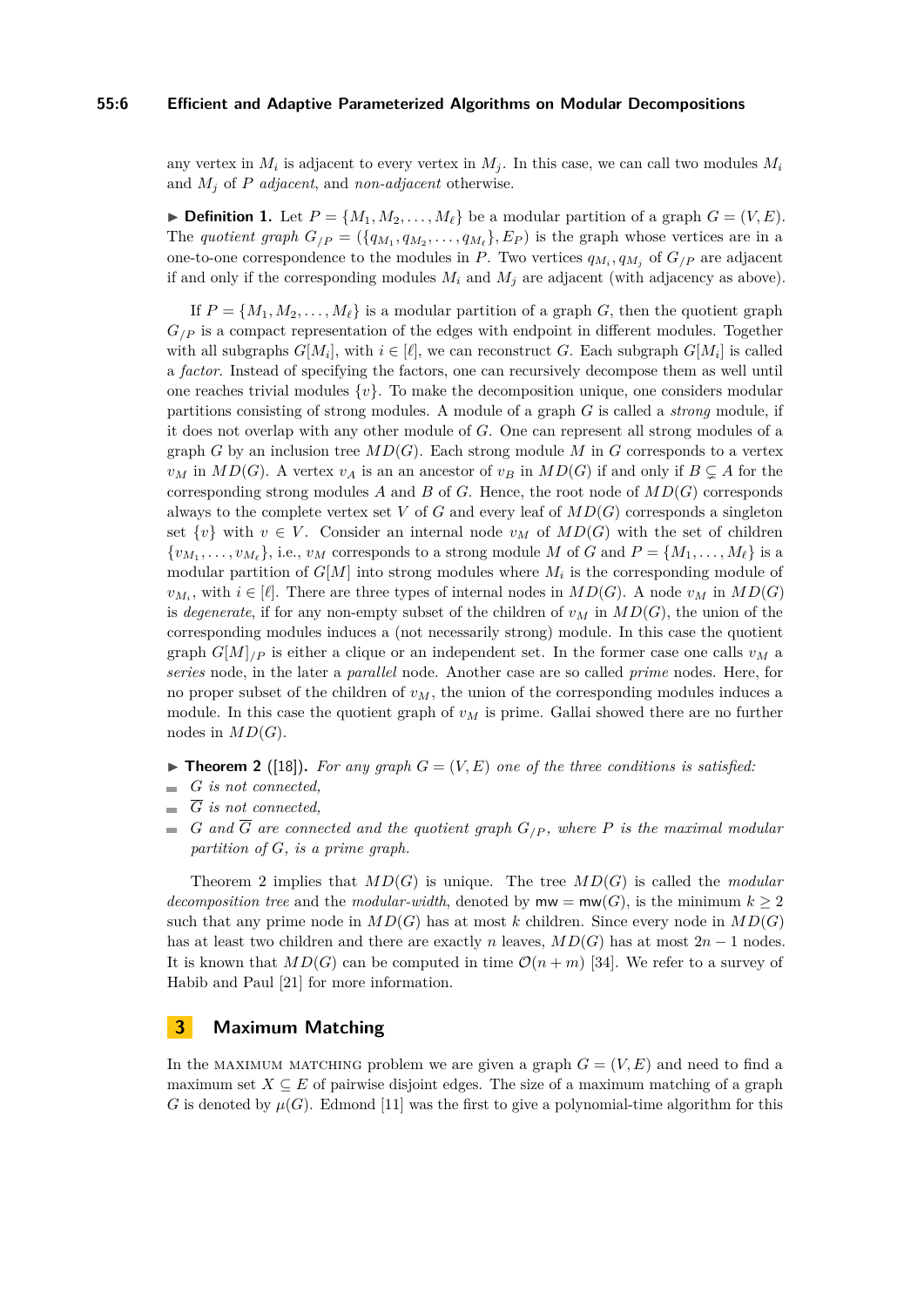problem. The fastest known algorithm, due to Micali and Vazirani [\[29\]](#page-13-5), runs in time  $\mathcal{O}(m\sqrt{n})$ . A *b-matching* is a generalization of a matching that specifies for each vertex a *degree bound* of how many edges in the matching may be incident with that vertex. Formally, degree bounds are given by a function  $b: V \to \mathbb{N}$ , and a *b*-matching is a function  $x: E \to \mathbb{N}$  that fulfills for every vertex  $v \in V$  the constraint that  $\sum_{e \in \delta(v)} x(e) \leq b(v)$ . Gabow [\[16\]](#page-13-6) showed how to find a *b*-matching that maximizes  $\sum_{e \in E} x(e)$  in time  $\mathcal{O}((n \log n) \cdot (m + n \log n))$ .

Recently, Coudert et al. [\[8\]](#page-12-9) gave an  $\mathcal{O}(\text{mw}^4 n+m)$  time algorithm for MAXIMUM MATCHING, where mw denotes the modular-width of the input graph. In the following we will improve this result by providing an algorithm for MAXIMUM MATCHING that runs in time  $\mathcal{O}(\text{mw}^2 \log \text{mw} \cdot \text{m}^2)$  $n + m$ ). The main idea of our algorithm is to compress the computation of a matching in *G* to a computation of a *b*-matching, instead of using the structure of modular decompositions to speed up the search for augmenting paths (like in [\[8\]](#page-12-9)).

<span id="page-6-1"></span>**Find 1.** For every graph  $G = (V, E)$  with modular-width mw, MAXIMUM MATCHING *can be solved in time*  $\mathcal{O}(\text{mw}^2 \log \text{mw} \cdot n + m)$ *.* 

**Algorithm.** First, we compute the modular decomposition tree  $MD(G)$ . We will traverse the decomposition tree in a bottom-up manner. For each  $v_M$  in  $MD(G)$ , with M denoting the corresponding module of  $G$ , we will compute a maximum matching in  $G[M]$ . Note that for the root module  $v_M$  of  $MD(G)$  it holds that  $G[M] = G$ . For any leaf module  $v_M$  of  $MD(G)$ , we have  $\mu(G[M]) = 0$ , since  $G[M]$  is a graph consisting of a single vertex. Let  $v_M$ be a non-leaf vertex in  $MD(G)$  with the set of children  $\{v_{M_1}, \ldots, v_{M_\ell}\}$ . This means that  $\{M_1, \ldots, M_\ell\}$  is a modular partition of  $G[M]$ , where  $M_i \subseteq M$  corresponds to the vertex  $v_{M_i}$ in  $MD(G)$  for  $i \in [\ell]$ . In the following, we can always assume that we have already computed  $\mu(G[M_i])$  for  $i \in [\ell]$ . The next lemma shows that the concrete structure inside a module is irrelevant for the maximum matching size of the whole graph, i.e., only the number of vertices and the maximum matching size is important. The lemma is a more general version of [\[8,](#page-12-9) Lemma 5.1], but can be proven in a similar way.

<span id="page-6-0"></span>▶ **Lemma 4.** *Let M be a module of*  $G = (V, E)$  *and let*  $G[M] = (M, E_M)$ *. Let*  $A \subseteq {M \choose 2}$  *be any set of edges on the vertices of M such that*  $\mu((M, A)) = \mu((M, E_M))$ *. Then, the size of a maximum matching of*  $G' = (V, (E \setminus E_M) \cup A)$  *is equal to the size of a maximum matching of G.*

**Proof.** We first show that  $\mu(G') \geq \mu(G)$ . Let us consider a maximum matching  $F \subseteq E$ in  $G = (V, E)$ . To get a maximum matching in G<sup>'</sup> we replace all edges in F that are incident with *M*: First, replace all edges in  $F \cap E(G[M])$  by an arbitrary matching  $A' \subseteq A$ of the same size; such a matching must exist because  $F \cap E(G[M])$  is not larger than a maximum matching in  $G[M]$  and  $\mu((M, A)) = \mu((M, E_M))$ . Second, we replace all edges in *F* that have exactly one endpoint in *M* as follows: Let  $X \subseteq M$  be the set of vertices in *M* that are endpoints of an edge in *F* whose other endpoint is not in *M*. By assumption,  $|M \setminus V(A')| \geq |X|$  and since all vertices in  $V \setminus M$  that are connected to a vertex in X in G are also connected to all vertices in  $M \setminus V(A')$  in  $G'$ , we can replace all edges of  $F$  that have exactly one endpoint in *M*. Thus,  $\mu(G') \geq \mu(G)$ , i.e., replacing the edges in a module by an arbitrary set of edges with same maximum matching size does not decrease the size of the maximum matching for the whole graph. Applying this argument for  $A' := E_M$  to swap back to the original edge set yields,  $\mu(G) \geq \mu(G')$  and completes the proof.

We now describe how to compute  $\mu(G[M])$  for a node  $v_M$  in  $MD(G)$ . Let  $\{v_{M_1}, \ldots, v_{M_\ell}\}$ be the set of children of  $v_M$  in  $MD(G)$ , meaning that  $P = \{M_1, \ldots, M_\ell\}$  is a modular partition of *G*[*M*]. We can assume that we have already computed  $\mu(G[M_i])$  for  $i \in [\ell]$ .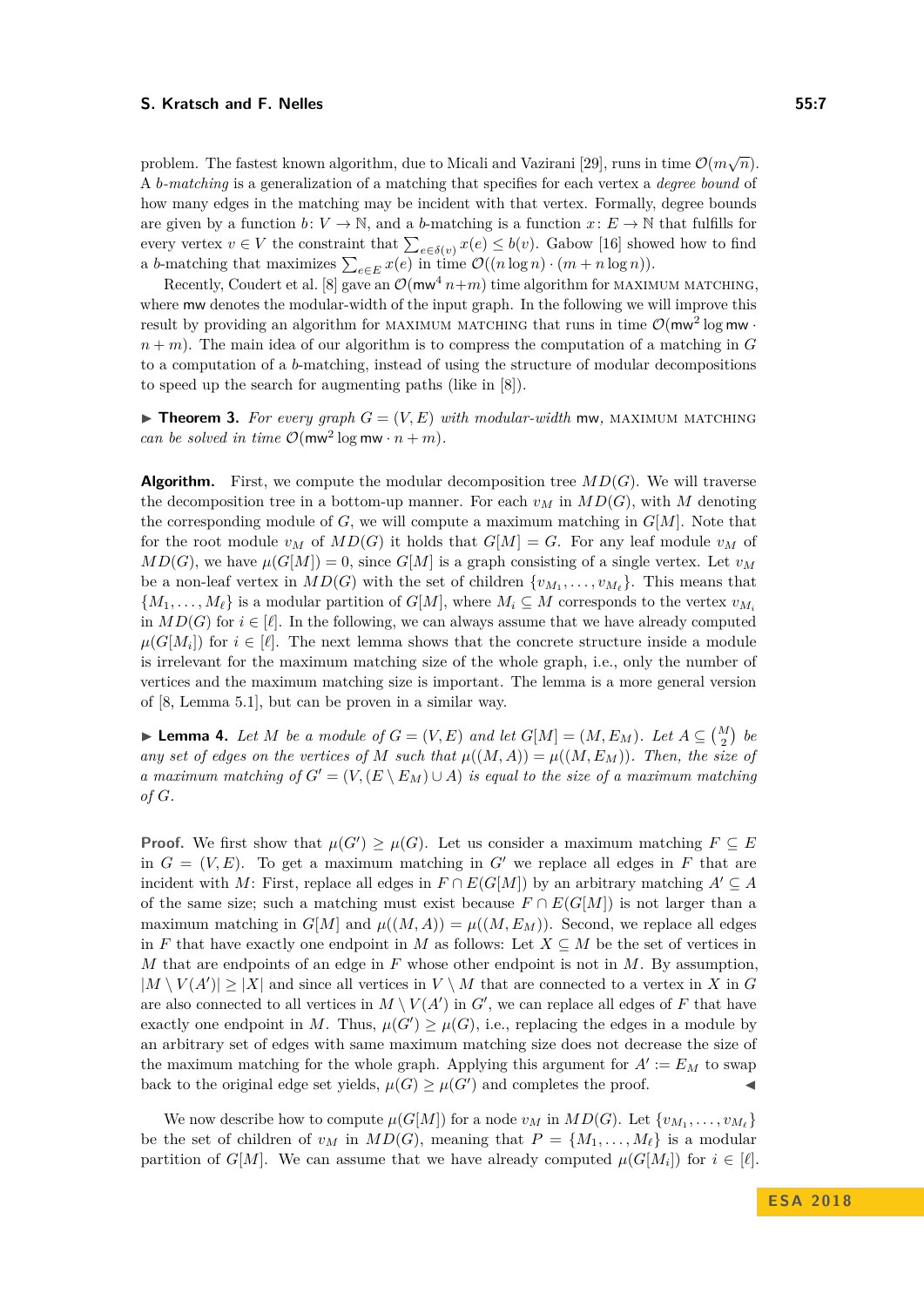#### **55:8 Efficient and Adaptive Parameterized Algorithms on Modular Decompositions**

Let  $G[M]_{/P}$  be the quotient graph of  $G[M]$ . If  $v_M$  is a parallel node then  $G[M]_{/P}$  is edgeless, i.e., *G*[*M*] is the disjoint union of all *G*[*M<sup>i</sup>* ]. In this case a maximum matching for  $G[M]$  simply consists of the union of maximum matchings for each  $G[M_i]$  and we set  $\mu(G(M)) = \sum_{i \in [\ell]} \mu(G[M_i])$ . Next, suppose that  $v_M$  is a prime node. We will reduce the problem of computing a maximum matching in *G*[*M*] to computing a maximum *b*-matching in an auxiliary graph closely related to the quotient graph of  $v<sub>M</sub>$  that we will define next.

<span id="page-7-0"></span> $\triangleright$  **Definition 5.** Let  $G = (V, E)$  be a graph and  $P = \{M_1, \ldots, M_\ell\}$  be a modular partition of *G*. Let  $n_i$  denote the number of vertices in  $G[M_i]$  and  $f_i$  the size of a maximum matching in  $G[M_i]$ . We define an auxiliary graph  $G^* = (V^*, E^*)$  together with degree bounds  $b^*: V^* \to \mathbb{N}$ as an instance  $(G^*, b^*)$  for the maximum *b*-matching problem as follows:

- For every module  $M_i \in P$ , with  $i \in [\ell]$ , we add three vertices  $v_i^1, v_i^2, v_i^3$  to  $V^*$  and set  $b^*(v_i^1) = b^*(v_i^2) = f_i$  and  $b^*(v_i^3) = n_i - 2f_i$ .
- We add the edge  $\{v_i^1, v_i^2\}$  to  $E^*$  for  $i \in [\ell]$ .
- For each edge between vertices  $q_i$  and  $q_j$  in  $G_{/P}$  that corresponds to modules  $M_i$  and m. *M*<sub>*j*</sub>, we add the nine edges  $\{v_i^c, v_j^d\}$  with  $c, d \in \{1, 2, 3\}$  to  $E^*$ .

<span id="page-7-1"></span>**Example 6.** *Let*  $G = (V, E)$  *be a graph and*  $P = \{M_1, \ldots, M_\ell\}$  *be a modular partition of*  $G$ *. Let* (*G*<sup>∗</sup> *, b*<sup>∗</sup> ) *be the instance of a maximum b-matching problem as defined in Definition [5.](#page-7-0) Then the size of maximum matchings in G is equal to the size of a maximum b-matching of*  $(G^*, b^*).$ 

**Proof.** Consider a graph  $G = (V, E)$  with a modular partition  $P = \{M_1, \ldots, M_\ell\}$ . For  $M_i \in P$  let  $n_i = |V(G[M_i])|$  and let  $f_i = \mu(G[M_i])$ . Due to Lemma [4,](#page-6-0) we can replace each  $G[M_i]$ , for  $i \in [\ell]$ , by a graph consisting of a complete bipartite graph  $K_{f_i,f_i}$  together with  $n_i - 2f_i$  single vertices without changing the size of a maximum matching. We do this for every module  $M_i \in P$  and denote the resulting graph by  $\overline{G}$ . Note, that  $\mu(G) = \mu(\overline{G})$ . Now, each replacement of  $G[M_i]$  can be partitioned into three modules, namely the two parts of the complete bipartite graph  $K_{f_i,f_i}$  and the one set consisting of  $n_i - 2f_i$  single vertices. This results in a modular partition  $P'$  of  $\overline{G}$  of size 3 $\ell$ , and for every module  $M \in P'$  the factor graph  $G[M]$  is an independent set. The quotient graph  $\overline{G}_{/P'}$  is exactly the auxiliary graph *G*<sup>∗</sup> of *G* and the degree bound of a vertex *v* in *G*<sup>∗</sup> is equal to the number of vertices in the corresponding module. Since solving a *b*-matching in  $(G^*, b^*)$  directly corresponds to solving maximum matching in  $\overline{G}$ , this completes the proof.

Finally, suppose that  $v_M$  is a series node. Instead of computing  $\mu(G[M])$  directly, we will modify the decomposition tree  $MD(G)$  (cf. [\[8\]](#page-12-9)). Let  $\{v_{M_1}, \ldots, v_{M_\ell}\}\)$  be the children of *v*<sup>*M*</sup> in *MD*(*G*). We will iteratively compute a maximum matching for  $G_i = G[ \cup_{1 \leq i \leq i} M_i ]$ by using a modular partition of  $G_i$  consisting of the two modules  $\cup_{1 \leq j < i} M_j$  and  $M_i$ , for *i* ∈ [ $\ell$ ]. This means that we replace a series node with  $\ell$  children by  $\ell$  − 1 series nodes with only two children. We will treat the newly inserted nodes as prime nodes (with a quotient graph isomorphic to  $K_2$ ). After replacing the series nodes of the modular decomposition tree  $MD(G)$ , every node still has at least two children; hence, we still have a most  $2n-1$  nodes in  $MD(G)$ .

**Running Time.** Consider a graph  $G = (V, E)$  with modular-width mw. Computing the modular decomposition tree  $MD(G)$  takes time  $\mathcal{O}(n+m)$ . Since there are at most  $2n-1$ nodes in  $MD(G)$  the total computation for all parallel nodes together takes time  $\mathcal{O}(n)$ . As described above, we modify the decomposition tree such that every series node of *MD*(*G*)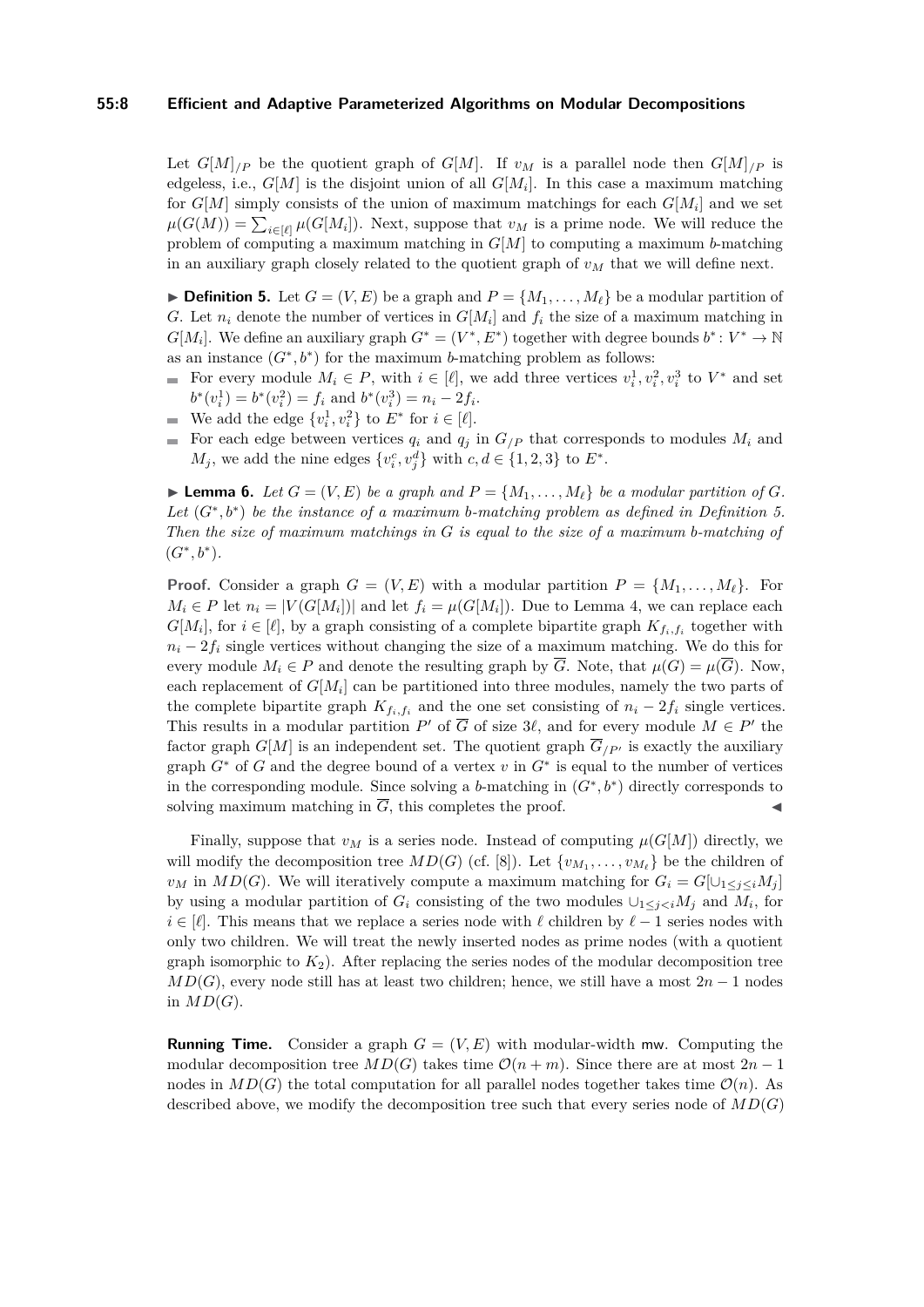with  $\ell \geq 3$  children is replaced by  $\ell - 1$  'pseudo-prime' nodes with exactly two children. This replacement can be done in time  $O(n)$ . Now, every node  $v_M \in MD(G)$  that is not a parallel node has a set of children  $\{v_{M_1}, \ldots, v_{M_\ell}\}$  with  $\ell \leq \text{mw}$ . This means that  $P = \{M_1, \ldots, M_\ell\}$ is a modular partition of  $G[M]$  and the quotient graph  $G[M]$ */P* consists of  $\ell \leq$  mw vertices. Since we have already computed  $\mu(G[M_i])$  for all  $i \in [\ell]$ , we can construct the auxiliary graph  $G^*$  of  $G[M]$  as defined in Definition [5](#page-7-0) in time  $\mathcal{O}(V(G^*) + E(G^*)) = \mathcal{O}(\ell^2)$ . Recall, that  $|V(G^*)| = 3\ell$ . Thus, we can compute a maximum *b*-matching of  $G^*$  subject to *b* in time  $\mathcal{O}(\ell^3 \log \ell)$  using the algorithm due to Gabow [\[16\]](#page-13-6). We have to do this for every prime and series node, but a slightly more careful summation of running times over all nodes gives an improvement over the obvious upper bound of  $\mathcal{O}(\text{mw}^3 \log \text{mw} \cdot n + m)$ : Let *t* be the number of nodes in  $MD(G)$  and for a node  $v_{M_i}$  in  $MD(G)$  let  $\ell_i$  denote the number of children, i.e. the number of vertices of the quotient graph of  $G[M_i]$ . Then, neglecting constant factors and assuming that  $MD(G)$  is already computed, we can solve MAXIMUM MATCHING, in time:

$$
\sum_{i=1}^t \ell_i^3 \log \ell_i \le \left(\sum_{i=1}^t \ell_i\right) \cdot \max_{i \in [t]} \{\ell_i^2 \log \ell_i\} \le 2n \cdot \max_{i \in [t]} \{\ell_i^2 \log \ell_i\} \le 2n \cdot (\text{mw}^2 \log \text{mw})
$$

The second inequality holds, since  $\sum_{i=1}^{t} \ell_i$  counts each node in  $MD(G)$  once, except for the root. Since constant factors propagate through the inequality, the total running time of the algorithm is  $\mathcal{O}(\text{mw}^2 \log \text{mw} \cdot n + m)$ , which proves Theorem [3.](#page-6-1)

**Generalization to b-matching.** We can easily generalize this result to the more general maximum *b*-matching problem.

**Findmen 7.** For every graph  $G = (V, E)$  with modular-width mw, MAXIMUM *b*-MATCHING *can be solved in time*  $\mathcal{O}(\text{mw}^2 \log \text{mw} \cdot n + m)$ *.* 

Again, the concrete structure inside a module will not be important. The only important information is the size of a maximum *b*-matching and the sum of all *b*-values in a module. We naturally extend Definition [5](#page-7-0) to *b*-matchings:

<span id="page-8-0"></span>▶ **Definition 8.** Let  $G = (V, E)$  be a graph with  $b: V \to \mathbb{N}$  and let  $P = \{M_1, \ldots, M_\ell\}$  be a modular partition of *G*. Let  $n_i = \sum_{v \in M_i} b(v)$  and  $f_i$  be the size of a maximum *b*-matching in  $G[M_i]$  for  $i \in [\ell]$ . We define the auxiliary graph  $G^* = (V^*, E^*)$  together with degree bounds  $b^*$ :  $V \to \mathbb{N}$  in the same way as done in Definition [5.](#page-7-0)

**Example 3.** *Let*  $G = (V, E)$  *be a graph and*  $P = \{M_1, \ldots, M_\ell\}$  *be a modular partition of*  $G$ *. Let* (*G*<sup>∗</sup> *, b*<sup>∗</sup> ) *be the instance of a maximum b-matching problem as defined in Definition [8.](#page-8-0) Then the size of a maximum b-matching in* (*G, b*) *is equal to the size of a maximum b-matching of*  $(G^*, b^*)$ .

**Proof.** Consider a graph  $G = (V, E)$  with a modular partition  $P = \{M_1, \ldots, M_\ell\}$ . For  $M_i \in P$  let  $n_i = \sum_{v \in M_i} b(v)$  and let  $f_i$  be the size of a maximum *b*-matching in  $M_i$ . Note, that one can solve *b*-matching by replacing every vertex  $v$  by  $b(v)$  copies that are connected in the same way as *v*. After considering this replacement and due to Lemma [4,](#page-6-0) we can replace  $G[M_i]$ , for  $i \in [\ell]$ , by a graph consisting of a complete bipartite graph  $K_{f_i,f_i}$  together with  $n_i - 2f_i$  single vertices without changing the size of a maximum matching. We do this for every module  $M_i$  and denote the resulting graph by  $\overline{G}$ . As in the proof of Lemma [6,](#page-7-1) we can subdivide every module in three parts. This yields to the instance  $(G^*, b^*)$  as defined in Definition [8.](#page-8-0) Again, solving a maximum *b*-matching of  $(G^*, b^*)$  directly corresponds to solving a maximum *b*-matching in  $\overline{G}$ , which completes the proof.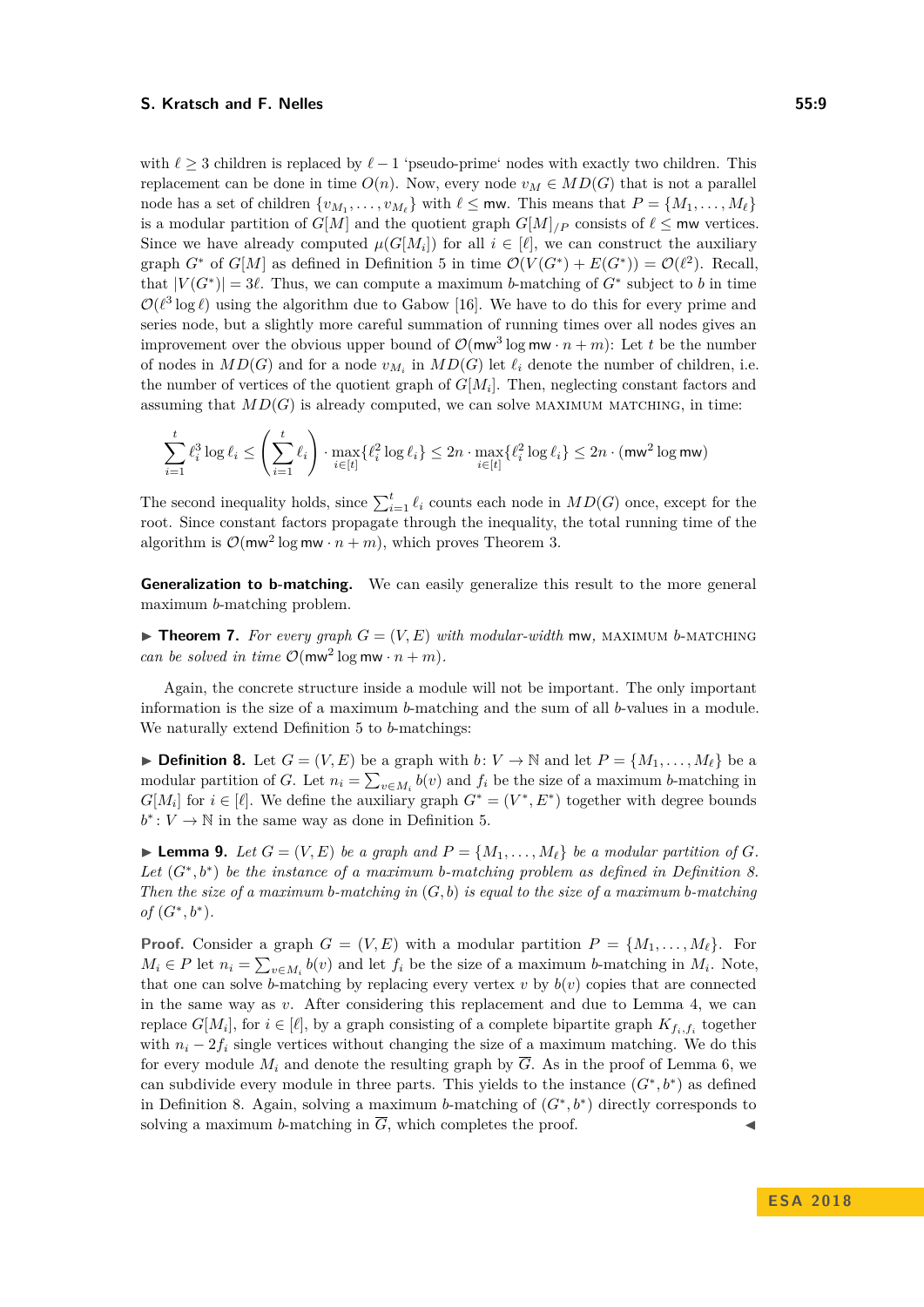#### **55:10 Efficient and Adaptive Parameterized Algorithms on Modular Decompositions**

The running time can be bounded in the same way as before. However, to see that this algorithm is also adaptive for sparse graphs (at least for large *b*-values), we can modify the computation of the running time: Let  $t$  be the number of nodes in  $MD(G)$ . For a node  $v_{M_i}$  in  $MD(G)$  let  $n_i$  denote the number of vertices and  $m_i$  denote the number of edges of the quotient graph of  $G[M_i]$ . Thus, we can compute a maximum *b*-matching of  $G^*$  subject to  $b^*$  in time  $\mathcal{O}((n_i \log n_i) \cdot (m_i + n_i \log n_i))$  using the algorithm due to Gabow [\[16\]](#page-13-6). Then, neglecting constant factors and assuming that  $MD(G)$  is already computed, we can solve maximum *b*-matching in time:

$$
\sum_{i=1}^{t} (n_i \log n_i) \cdot (m_i + n_i \log n_i) = \sum_{i=1}^{t} m_i n_i \log n_i + \sum_{i=1}^{t} n_i^2 \log^2 n_i
$$
  

$$
\leq \left(\sum_{i=1}^{t} m_i\right) \max_{i \in [t]} \{n_i \log n_i\} + \left(\sum_{i=1}^{t} n_i\right) \max_{i \in [t]} \{n_i \log^2 n_i\}
$$
  

$$
\leq m \cdot \text{mw} \log \text{mw} + 2n \cdot (\text{mw} \log^2 \text{mw})
$$

Since constant factors propagate through the inequality, the total running time of the algorithm is  $\mathcal{O}((m + n \log m) \cdot (m \log m))$ . Therefore, even for  $m w = \Theta(n)$  our algorithm is not worse than the (currently) best unparameterized algorithm, assuming  $b(V) \ge n \log n$ , where  $b(V) = \sum_{v \in V} b(v)$ .

## <span id="page-9-0"></span>**4 Triangle Counting**

In this section we consider the TRIANGLE COUNTING problem, in which one is interested in the number of triangles in the input graph.

<span id="page-9-1"></span>**Find 10.** For every graph  $G = (V, E)$  with modular-width mw, TRIANGLE COUNTING *can be solved in time*  $\mathcal{O}(n \cdot \text{mw}^{\omega-1} + m)$ .

**Algorithm.** First, we compute the modular decomposition tree  $MD(G)$ . We will process  $MD(G)$  in a bottom-up manner. For each  $v_M$  in  $MD(G)$ , with corresponding module M in *G*, we will compute the following three values: the number of vertices  $n_M = |V(G[M])|$ , the number of edges  $m_M = |E(G[M])|$ , and the number of triangles  $t_M$  in  $G[M]$ . For any leaf node  $v_M$  in  $MD(G)$  we have  $n_M = 1$  and  $m_M = t_M = 0$ , because  $G[M]$  consists of a single vertex. Let  $v_M$  be a non-leaf node in  $MD(G)$  with children  $\{v_{M_1}, \ldots, v_{M_\ell}\}$ . Since we process *MD*(*G*) in a bottom-up manner, the values for  $G[M_i]$  are already computed for  $i \in [\ell]$ . If *v<sub>M</sub>* is a parallel node, the values simply add up, i.e.  $n_M = \sum_{i=1}^{\ell} n_{M_i}$ ,  $m_M = \sum_{i=1}^{\ell} m_{M_i}$ , and  $t_M = \sum_{i=1}^{\ell} t_{M_i}$ . If  $v_M$  is a series node, we will use the same approach as in Section [3](#page-5-0) and replace  $v_M$  by  $\ell - 1$  series nodes with only two children each. Afterwards, we compute the values for a series node  $v_M$  with children  $v_{M_1}$  and  $v_{M_2}$  as follows:

$$
n_M = n_{M_1} + n_{M_2}
$$
  
\n
$$
m_M = m_{M_1} + m_{M_2} + n_{M_1} n_{M_2}
$$
  
\n
$$
t_M = t_{M_1} + t_{M_2} + m_{M_1} n_{M_2} + m_{M_2} n_M
$$

Finally, let  $v_M$  be a prime node in  $MD(G)$  and let  $\{v_{M_1}, \ldots, v_{M_\ell}\}\)$  be the children of  $v_M$ in  $MD(G)$ . This means that  $P = \{M_1, \ldots, M_\ell\}$  is a modular partition of  $G[M]$ . Again,  $n_M = \sum_{i=1}^{\ell} n_{M_i}$  and we can compute  $m_M$  by traversing all edges in the quotient graph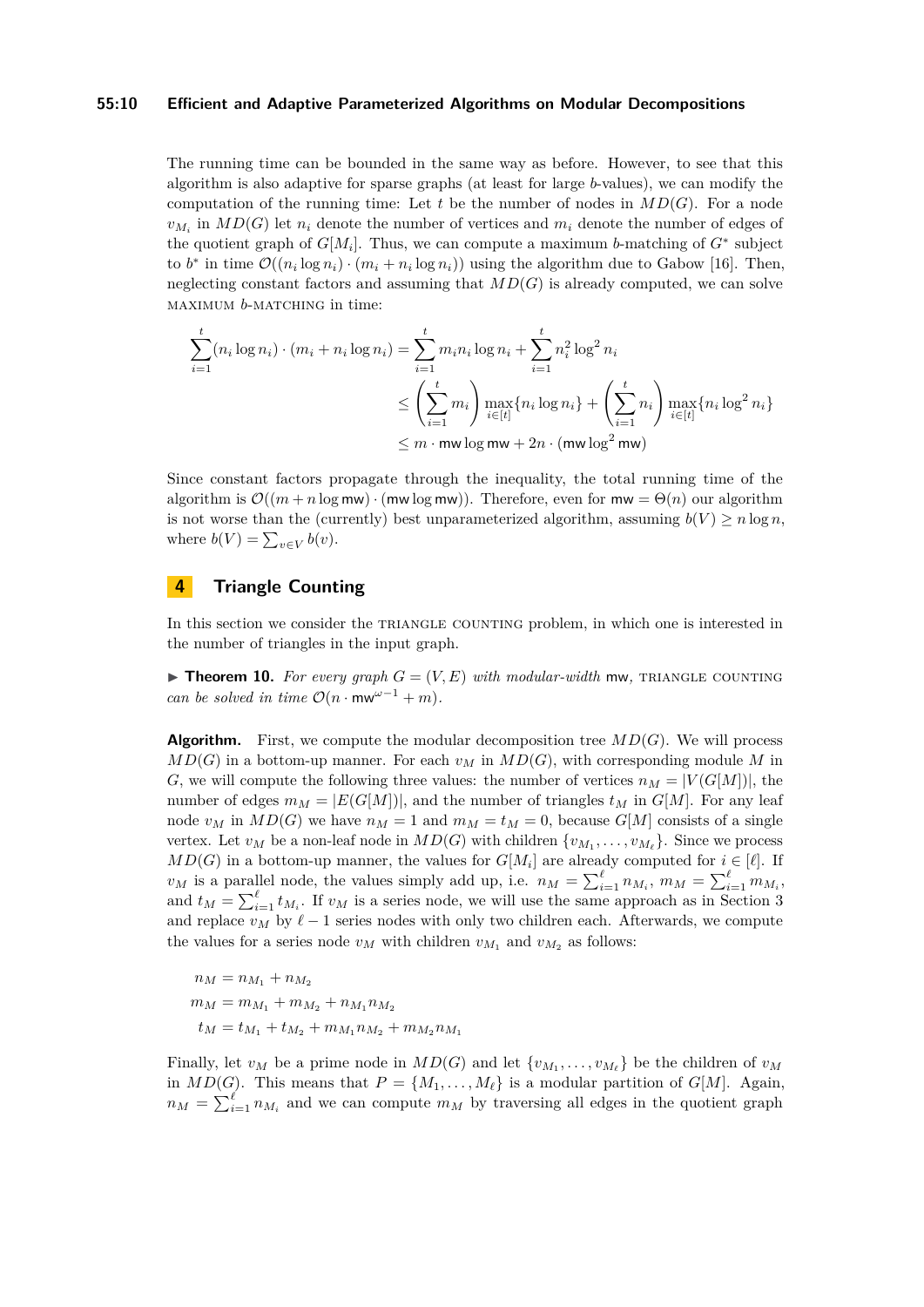$G[M]_{/P}$ , i.e.,  $m_M = \sum_{i=1}^{\ell} m_{M_i} + \sum_{\{q_i,q_j\} \in E(G[M]_{/P})} n_{M_i} n_{M_j}$ . For computing  $t_M$  we count triangles in *G*[*M*] of three types: Triangles using vertices in exactly one module, in two (adjacent) modules, or in three modules of *P*. We call a triangle with vertices in three different modules a *separated* triangle. To compute the number of separated triangles, we use the following lemma:

<span id="page-10-0"></span>**Example 11.** Let  $G = (V, E)$  be a graph with a modular partition  $P = \{M_1, \ldots, M_\ell\}$  and *quotient graph*  $G_{/P}$ *. Let*  $n_{M_i} := |M_i|$  *and consider the weight function*  $w: E(G_{/P}) \to \mathbb{R}^+$ *with*  $w(\{q_i, q_j\}) = \sqrt{n_{M_i} n_{M_j}}$ . Let *A* be the weighted adjacency matrix of  $G_{/P}$  with respect to *w. Then, the number of separated triangles in G is:*

$$
\sum_{i,j=1}^{\ell} \frac{1}{3} (A^2 \circ A)_{i,j},
$$

*where*  $A \circ B$  *denotes the Hadamard product of the matrices*  $A$  *and*  $B$ *, i.e.,*  $(A \circ B)_{i,j} = A_{i,j}B_{i,j}$ 

**Proof.** To count all separated triangles in *G* we need to sum up the values  $n_{M_i} n_{M_j} n_{M_k}$  for each triangle  $(q_i, q_j, q_k)$  in  $G/P$ . We show, that  $(A^2 \circ A)_{i,j}$  exactly corresponds to the number of separated triangles in *G* with one vertex in  $M_i$  and one in  $M_j$ ; here, a *wedge* is a path on three vertices (and a wedge  $(q_i, q_k, q_j)$  requires the presence of edges  $\{q_i, q_k\}$  and  $\{q_k, q_j\}$ ):

$$
(A^{2})_{i,j} = \sum_{k=1}^{\ell} A_{i,k} A_{k,j}
$$
  
\n
$$
= \sum_{\substack{k:(q_i,q_k,q_j) \\ \text{is a wedge in } G_{/P} \\ k:(q_i,q_k,q_j) \\ k:(q_i,q_k,q_j) \\ \text{is a wedge in } G_{/P} \\ k:(q_i,q_k,q_j) \\ \text{is a wedge in } G_{/P} \\ k:(q_i,q_k,q_j) \\ \text{is a triangle in } G_{/P} \end{cases} n_{M_i} n_{M_j} n_{M_k}
$$

Since every triangle is counted three times (once for each edge) the lemma follows. J

Using Lemma [11,](#page-10-0) we can compute  $t_M$  by

$$
t_M = \sum_{i=1}^{\ell} t_{M_i} + \sum_{\{q_i, q_j\} \in E(G_{/P})} (m_{M_i} n_{M_j} + n_{M_i} m_{M_j}) + \sum_{i,j=1}^{\ell} \frac{1}{3} (A^2 \circ A)_{i,j},
$$

where the three terms refer to triangles with vertices from only one module, triangles using vertices of two adjacent modules, and separated triangles with vertices in three different (pairwise adjacent) modules.

**Running Time.** Computing the modular decomposition tree  $MD(G)$  takes time  $\mathcal{O}(n+m)$ . Consider a node  $v_M$  in  $MD(G)$  with children  $\{v_{M_1}, \ldots, v_{M_\ell}\}$ . If  $v_M$  is a parallel or a series node then we can compute the values  $n_M$ ,  $m_M$ , and  $t_M$  for  $G[M]$  in time  $\mathcal{O}(\ell)$ . Thus, since the number of nodes in  $MD(G)$  is at most  $2n-1$ , the total running time for all parallel and series nodes is  $O(n)$ . Assume that  $v_M$  is a prime node. Recall, that  $P = \{M_1, \ldots, M_\ell\}$  is a modular partition of  $G[M]$ . Computing  $n_M$  takes time  $\mathcal{O}(\ell)$  and computing  $m_M$  takes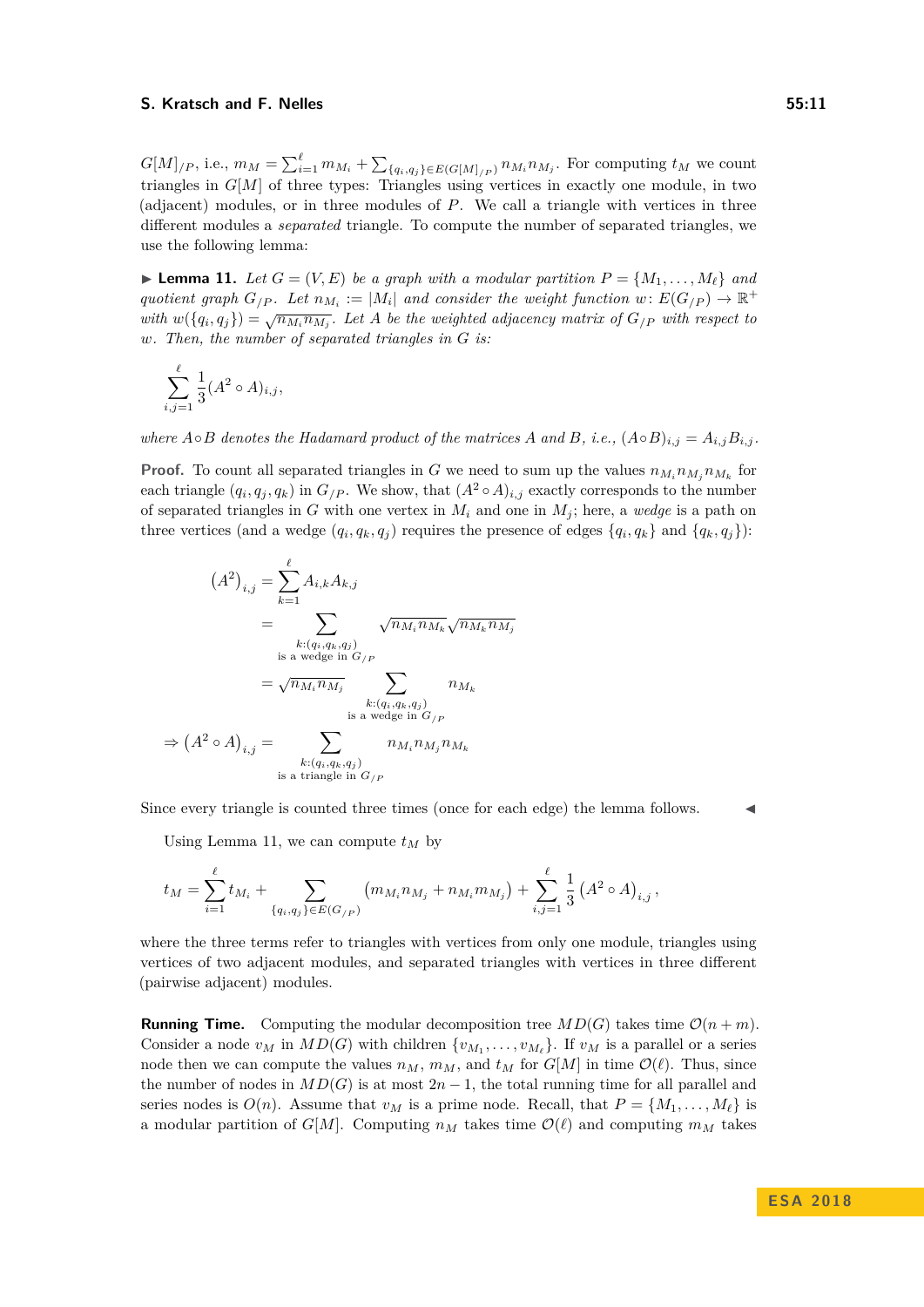#### **55:12 Efficient and Adaptive Parameterized Algorithms on Modular Decompositions**

time  $\mathcal{O}(|E(G[M]_{/P})|) = \mathcal{O}(\ell^2)$ . The running time for computing  $t_M$  is dominated by the computation of  $A^2$ , which takes time  $\mathcal{O}(\ell^{\omega})$ . Note, that  $2 \leq \ell \leq \text{mw}$ . By a similar careful summation as done in Section [3](#page-5-0) we can improve the obvious upper bound of  $\mathcal{O}(n \cdot \text{mw}^{\omega} + m)$ : Let *p* be the number of nodes in  $MD(G)$  and for  $v_{M_i}$  in  $MD(G)$  let  $\ell_i$  be the number of children, i.e., the number of vertices of the quotient graph of *G*[*M<sup>i</sup>* ]. Neglecting constant factors and assuming that  $MD(G)$  is already computed, the running time is:

$$
\sum_{i=1}^p \ell_i^\omega \leq \left(\sum_{i=1}^p \ell_i\right) \max_{i\in [p]} \ell_i^{\omega-1} \leq 2n\cdot \textnormal{mw}^{\omega-1}
$$

Again, since constant factors propagate through the inequalities, the total running time of the algorithm is  $\mathcal{O}(n \cdot m w^{\omega-1} + m)$ , which proves Theorem [10.](#page-9-1) Note, that this algorithm is adaptive for dense graphs, meaning that even for  $m\mathbf{w} = \Theta(n)$  our algorithm is not worse than  $\mathcal{O}(n^{\omega})$ .

## <span id="page-11-0"></span>**5 Conclusion**

We have obtained efficient parameterized algorithms for MAXIMUM MATCHING, MAXIMUM *b*-MATCHING, TRIANGLE COUNTING, and several path- and flow-type problems with respect to the modular-width mw of the input graph. All time bounds are of form  $\mathcal{O}(f(\mathsf{mw})n + m)$ ,  $\mathcal{O}(n + f(\mathsf{mw})m)$ , or  $\mathcal{O}(f(\mathsf{mw}) + n + m)$ , where the latter can be easily seen to imply lineartime preprocessing to size  $\mathcal{O}(f(\mathsf{mw}))$ . Throughout, the dependence  $f(\mathsf{mw})$  is very low and several algorithms are adaptive in the sense that their time bound interpolates smoothly between  $\mathcal{O}(n+m)$  when  $mw = \mathcal{O}(1)$  and the best known unparameterized running time when  $mw = \Theta(n)$ . Thus, even if typical inputs may have modular width  $\Theta(n)$  (a caveat that all structural parameters face to some degree), using these algorithms costs only a constant-factor overhead and already  $m w = o(n)$  yields an improvement over the unparameterized case.

As mentioned in the introduction, (low) modular-width seems useless in problems where edges are associated with weights and/or capacities. Intuitively, these numerical values distinguish edges between adjacent modules  $M$  and  $M'$ , which could otherwise be treated as largely equivalent. For concreteness, consider an instance  $(G, s, t, w)$  of the SHORTEST *s*,*t*-PATH problem where  $w: E(G) \to \mathbb{N}$  are the edge weights. Clearly, the distance from *s* to *t* is unaffected if we add the missing edges of *G* and let their weight exceed the sum of weights in *w*. However, the obtained graph is a clique and has constant modular-width. Similar arguments work for other edge-weighted/capacitated problems like maximum flow using either huge or negligible weights. In each case, running times of form  $\mathcal{O}(f(\mathsf{mw})g(n,m))$  would imply time  $\mathcal{O}(q(n,m))$  for the unparameterized case (without considering modular-width), so the best such running times cannot be outperformed even for low modular-width.

Apart from developing further efficient (and adaptive?) parameterized algorithms relative to modular-width there are other directions of future work. Akin to conditional lower bounds via fine-grained analysis of algorithms it would be interesting to prove optimality of efficient parameterized algorithms for all regimes of the parameters (e.g., like Bringmann and Künnemann [\[7\]](#page-12-4)). Which other (graph) parameters allow for adaptive parameterized running times so that even nontrivial upper bounds on the parameter imply faster algorithms than the unparameterized worst case?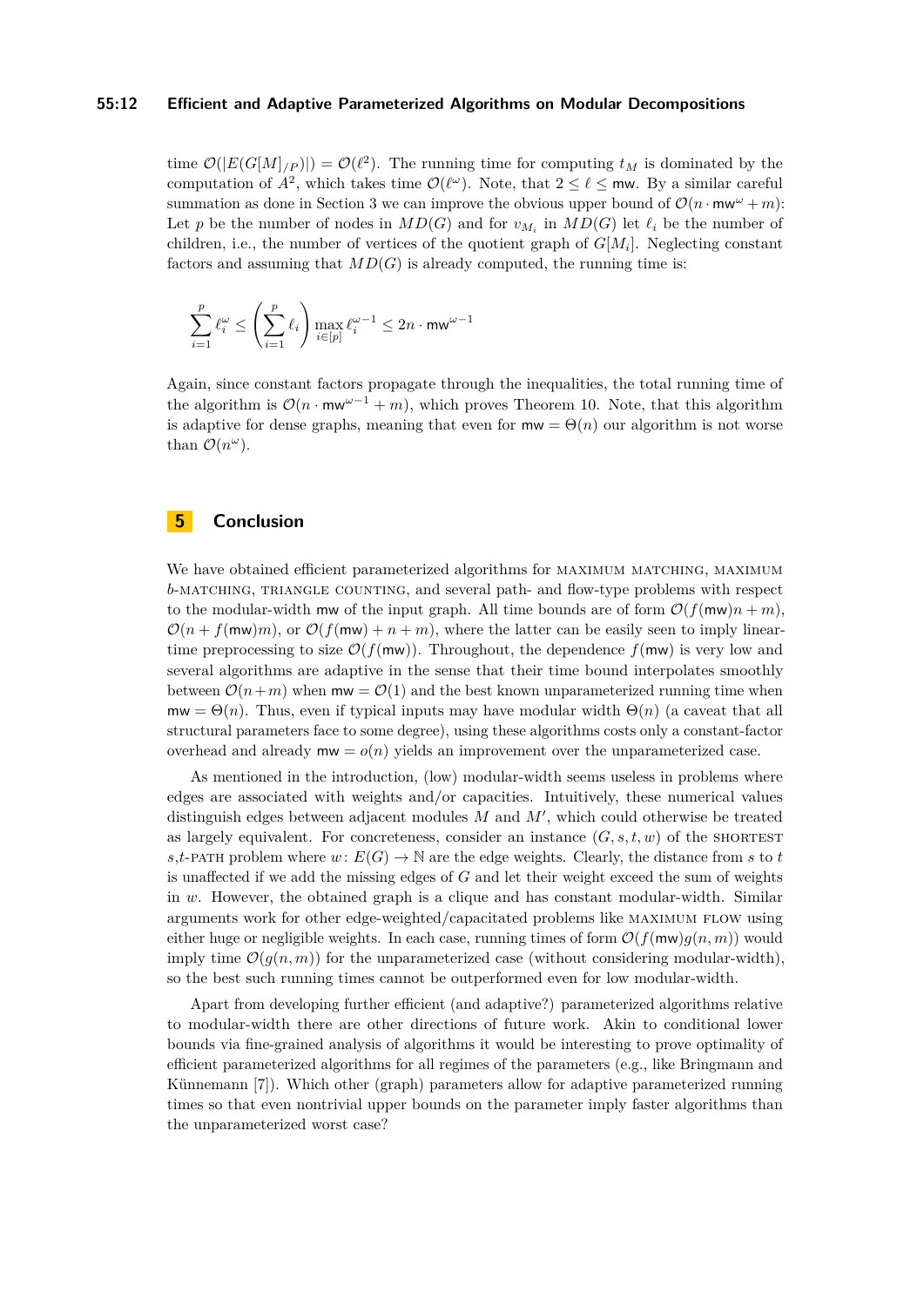#### **References**

- <span id="page-12-2"></span>**1** Amir Abboud, Arturs Backurs, and Virginia Vassilevska Williams. Tight hardness results for LCS and other sequence similarity measures. In *IEEE 56th Annual Symposium on Foundations of Computer Science, FOCS 2015, Berkeley, CA, USA, 17-20 October, 2015*, pages 59–78, 2015. [doi:10.1109/FOCS.2015.14](http://dx.doi.org/10.1109/FOCS.2015.14).
- <span id="page-12-1"></span>**2** Amir Abboud, Virginia Vassilevska Williams, and Huacheng Yu. Matching triangles and basing hardness on an extremely popular conjecture. In Rocco A. Servedio and Ronitt Rubinfeld, editors, *Proceedings of the Forty-Seventh Annual ACM on Symposium on Theory of Computing, STOC 2015, Portland, OR, USA, June 14-17, 2015*, pages 41–50. ACM, 2015. [doi:10.1145/2746539.2746594](http://dx.doi.org/10.1145/2746539.2746594).
- <span id="page-12-10"></span>**3** Noga Alon, Raphael Yuster, and Uri Zwick. Finding and counting given length cycles. *Algorithmica*, 17(3):209–223, 1997. [doi:10.1007/BF02523189](http://dx.doi.org/10.1007/BF02523189).
- <span id="page-12-7"></span>**4** Matthias Bentert, Till Fluschnik, André Nichterlein, and Rolf Niedermeier. Parameterized aspects of triangle enumeration. In *Fundamentals of Computation Theory - 21st International Symposium, FCT 2017, Bordeaux, France, September 11-13, 2017, Proceedings*, pages 96–110, 2017. [doi:10.1007/978-3-662-55751-8\\_9](http://dx.doi.org/10.1007/978-3-662-55751-8_9).
- <span id="page-12-0"></span>**5** Karl Bringmann. Why walking the dog takes time: Frechet distance has no strongly subquadratic algorithms unless SETH fails. In *55th IEEE Annual Symposium on Foundations of Computer Science, FOCS 2014, Philadelphia, PA, USA, October 18-21, 2014*, pages 661–670. IEEE Computer Society, 2014. [doi:10.1109/FOCS.2014.76](http://dx.doi.org/10.1109/FOCS.2014.76).
- <span id="page-12-3"></span>**6** Karl Bringmann and Marvin Künnemann. Quadratic conditional lower bounds for string problems and dynamic time warping. In *IEEE 56th Annual Symposium on Foundations of Computer Science, FOCS 2015, Berkeley, CA, USA, 17-20 October, 2015*, pages 79–97, 2015. [doi:10.1109/FOCS.2015.15](http://dx.doi.org/10.1109/FOCS.2015.15).
- <span id="page-12-4"></span>**7** Karl Bringmann and Marvin Künnemann. Multivariate fine-grained complexity of longest common subsequence. In *Proceedings of the Twenty-Ninth Annual ACM-SIAM Symposium on Discrete Algorithms, SODA 2018, New Orleans, LA, USA, January 7-10, 2018*, pages 1216–1235, 2018. [doi:10.1137/1.9781611975031.79](http://dx.doi.org/10.1137/1.9781611975031.79).
- <span id="page-12-9"></span>**8** David Coudert, Guillaume Ducoffe, and Alexandru Popa. Fully polynomial FPT algorithms for some classes of bounded clique-width graphs. In *Proceedings of the Twenty-Ninth Annual ACM-SIAM Symposium on Discrete Algorithms, SODA 2018, New Orleans, LA, USA, January 7-10, 2018*, pages 2765–2784, 2018. [doi:10.1137/1.9781611975031.176](http://dx.doi.org/10.1137/1.9781611975031.176).
- <span id="page-12-11"></span>**9** Alain Cournier and Michel Habib. A new linear algorithm for modular decomposition. In Sophie Tison, editor, *Trees in Algebra and Programming - CAAP'94, 19th International Colloquium, Edinburgh, U.K., April 11-13, 1994, Proceedings*, volume 787 of *Lecture Notes in Computer Science*, pages 68–84. Springer, 1994. [doi:10.1007/BFb0017474](http://dx.doi.org/10.1007/BFb0017474).
- <span id="page-12-12"></span>**10** Reinhard Diestel. *Graph Theory, 4th Edition*, volume 173 of *Graduate texts in mathematics*. Springer, 2012.
- <span id="page-12-13"></span>**11** Jack Edmonds. Paths, trees, and flowers. *Canadian Journal of mathematics*, 17(3):449–467, 1965.
- <span id="page-12-5"></span>**12** Vladimir Estivill-Castro and Derick Wood. A survey of adaptive sorting algorithms. *ACM Comput. Surv.*, 24(4):441–476, 1992. [doi:10.1145/146370.146381](http://dx.doi.org/10.1145/146370.146381).
- <span id="page-12-8"></span>**13** Till Fluschnik, Christian Komusiewicz, George B. Mertzios, André Nichterlein, Rolf Niedermeier, and Nimrod Talmon. When can graph hyperbolicity be computed in linear time? In *Algorithms and Data Structures - 15th International Symposium, WADS 2017, St. John's, NL, Canada, July 31 - August 2, 2017, Proceedings*, pages 397–408, 2017. [doi:10.1007/978-3-319-62127-2\\_34](http://dx.doi.org/10.1007/978-3-319-62127-2_34).
- <span id="page-12-6"></span>**14** Fedor V Fomin, Daniel Lokshtanov, Michał Pilipczuk, Saket Saurabh, and Marcin Wrochna. Fully polynomial-time parameterized computations for graphs and matrices of low treewidth. In *Proceedings of the Twenty-Eighth Annual ACM-SIAM Symposium on*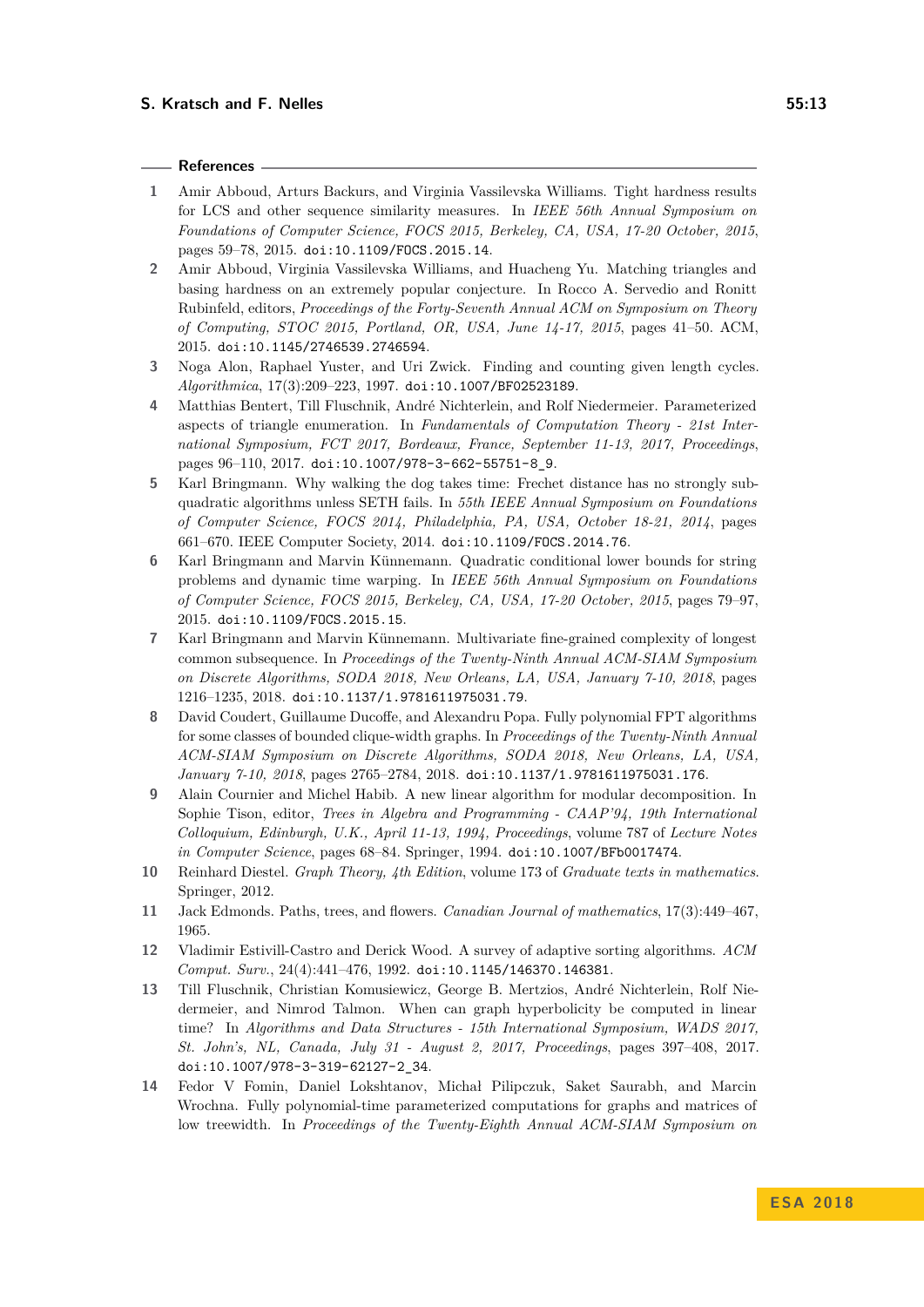*Discrete Algorithms*, pages 1419–1432. Society for Industrial and Applied Mathematics, 2017.

- <span id="page-13-8"></span>**15** Harold N. Gabow. A matroid approach to finding edge connectivity and packing arborescences. *J. Comput. Syst. Sci.*, 50(2):259–273, 1995. [doi:10.1006/jcss.1995.1022](http://dx.doi.org/10.1006/jcss.1995.1022).
- <span id="page-13-6"></span>**16** Harold N. Gabow. Data structures for weighted matching and extensions to \$b\$-matching and \$f\$-factors. *CoRR*, abs/1611.07541, 2016. [arXiv:1611.07541](http://arxiv.org/abs/1611.07541).
- <span id="page-13-11"></span>**17** François Le Gall. Powers of tensors and fast matrix multiplication. In Katsusuke Nabeshima, Kosaku Nagasaka, Franz Winkler, and Ágnes Szántó, editors, *International Symposium on Symbolic and Algebraic Computation, ISSAC '14, Kobe, Japan, July 23-25, 2014*, pages 296– 303. ACM, 2014. URL: <http://dl.acm.org/citation.cfm?id=2608628>, [doi:10.1145/](http://dx.doi.org/10.1145/2608628.2608664) [2608628.2608664](http://dx.doi.org/10.1145/2608628.2608664).
- <span id="page-13-13"></span>**18** Tibor Gallai. Transitiv orientierbare graphen. *Acta Mathematica Hungarica*, 18(1-2):25–66, 1967.
- <span id="page-13-1"></span>**19** Archontia C. Giannopoulou, George B. Mertzios, and Rolf Niedermeier. Polynomial fixed-parameter algorithms: A case study for longest path on interval graphs. *CoRR*, abs/1506.01652, 2015. [arXiv:1506.01652](http://arxiv.org/abs/1506.01652).
- <span id="page-13-7"></span>**20** Andrew V. Goldberg and Satish Rao. Flows in undirected unit capacity networks. *SIAM J. Discrete Math.*, 12(1):1–5, 1999. [doi:10.1137/S089548019733103X](http://dx.doi.org/10.1137/S089548019733103X).
- <span id="page-13-15"></span>**21** Michel Habib and Christophe Paul. A survey of the algorithmic aspects of modular decomposition. *Computer Science Review*, 4(1):41–59, 2010. [doi:10.1016/j.cosrev.2010.01.](http://dx.doi.org/10.1016/j.cosrev.2010.01.001) [001](http://dx.doi.org/10.1016/j.cosrev.2010.01.001).
- <span id="page-13-10"></span>**22** Jianxiu Hao and James B. Orlin. A faster algorithm for finding the minimum cut in a directed graph. *J. Algorithms*, 17(3):424–446, 1994. [doi:10.1006/jagm.1994.1043](http://dx.doi.org/10.1006/jagm.1994.1043).
- <span id="page-13-4"></span>**23** Thore Husfeldt. Computing graph distances parameterized by treewidth and diameter. In Jiong Guo and Danny Hermelin, editors, *11th International Symposium on Parameterized and Exact Computation, IPEC 2016, August 24-26, 2016, Aarhus, Denmark*, volume 63 of *LIPIcs*, pages 16:1–16:11. Schloss Dagstuhl - Leibniz-Zentrum fuer Informatik, 2016. [doi:10.4230/LIPIcs.IPEC.2016.16](http://dx.doi.org/10.4230/LIPIcs.IPEC.2016.16).
- <span id="page-13-3"></span>**24** Yoichi Iwata, Tomoaki Ogasawara, and Naoto Ohsaka. On the power of tree-depth for fully polynomial FPT algorithms. In *35th Symposium on Theoretical Aspects of Computer Science, STACS 2018, February 28 to March 3, 2018, Caen, France*, pages 41:1–41:14, 2018. [doi:10.4230/LIPIcs.STACS.2018.41](http://dx.doi.org/10.4230/LIPIcs.STACS.2018.41).
- <span id="page-13-12"></span>**25** David R. Karger. Minimum cuts in near-linear time. *J. ACM*, 47(1):46–76, 2000. [doi:](http://dx.doi.org/10.1145/331605.331608) [10.1145/331605.331608](http://dx.doi.org/10.1145/331605.331608).
- <span id="page-13-0"></span>**26** Stefan Kratsch and Florian Nelles. Efficient and adaptive parameterized algorithms on modular decompositions. *CoRR*, abs/1804.10173, 2018. [arXiv:1804.10173](http://arxiv.org/abs/1804.10173).
- <span id="page-13-14"></span>**27** Ross M McConnell and Jeremy P Spinrad. Linear-time modular decomposition and efficient transitive orientation of comparability graphs. In *Proceedings of the fifth annual ACM-SIAM symposium on Discrete algorithms*, pages 536–545. Society for Industrial and Applied Mathematics, 1994.
- <span id="page-13-2"></span>**28** George B. Mertzios, André Nichterlein, and Rolf Niedermeier. Fine-grained algorithm design for matching. *CoRR*, abs/1609.08879, 2016. [arXiv:1609.08879](http://arxiv.org/abs/1609.08879).
- <span id="page-13-5"></span>**29** Silvio Micali and Vijay V. Vazirani. An o(sqrt(|v|) |e|) algorithm for finding maximum matching in general graphs. In *21st Annual Symposium on Foundations of Computer Science, Syracuse, New York, USA, 13-15 October 1980*, pages 17–27. IEEE Computer Society, 1980. [doi:10.1109/SFCS.1980.12](http://dx.doi.org/10.1109/SFCS.1980.12).
- <span id="page-13-9"></span>**30** James B. Orlin. Max flows in o(nm) time, or better. In *Symposium on Theory of Computing Conference, STOC'13, Palo Alto, CA, USA, June 1-4, 2013*, pages 765–774, 2013. [doi:](http://dx.doi.org/10.1145/2488608.2488705) [10.1145/2488608.2488705](http://dx.doi.org/10.1145/2488608.2488705).